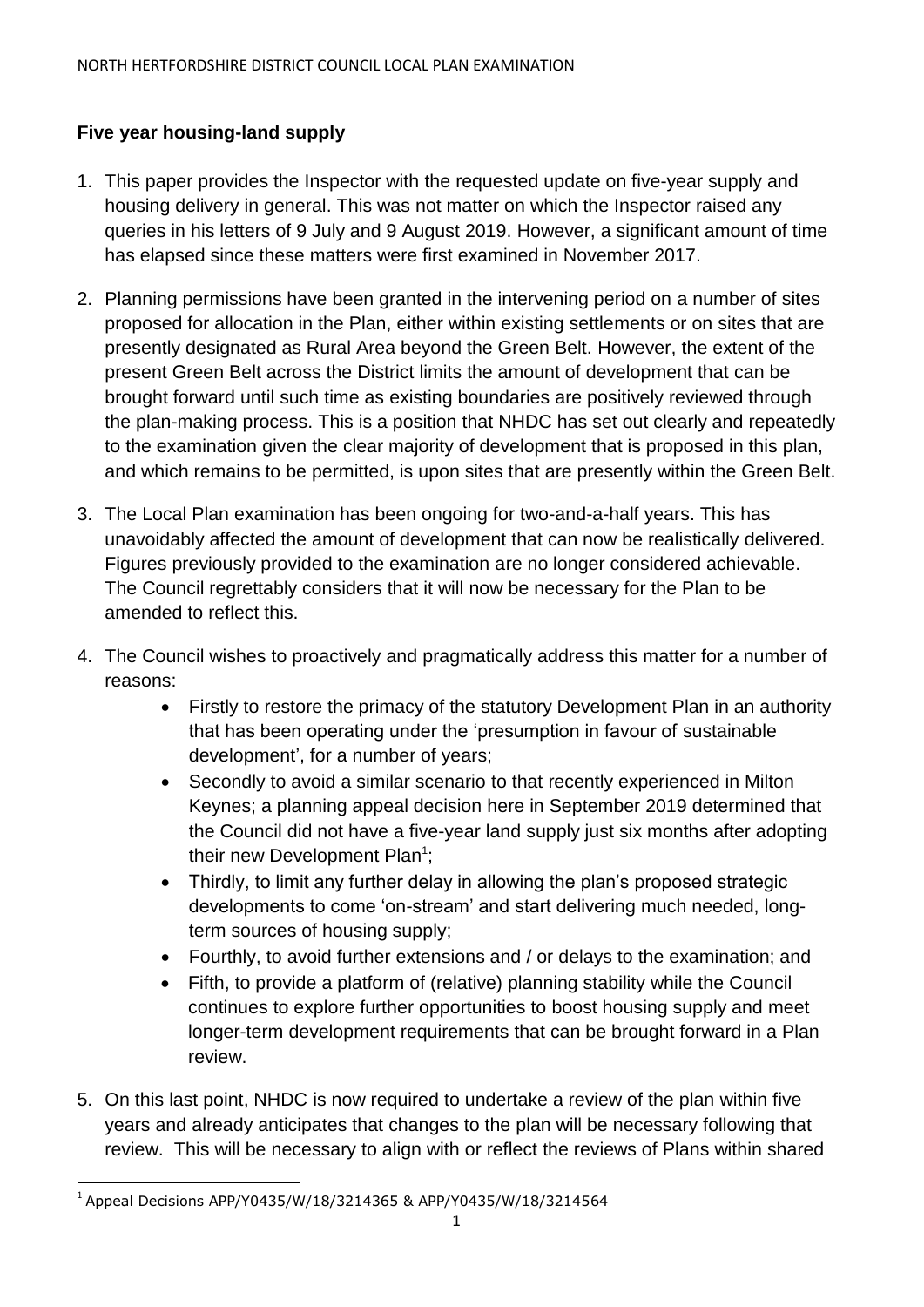housing market areas. This includes, but is not necessarily limited to, East Hertfordshire (adopted 2018, statutory duty to review by 2023); Stevenage (2019 and 2024 respectively) and Luton (2017 with a commitment to commence a review by the end of 2019). The Plan sets out an expectation that a review will be completed by the mid-2020s at the latest (LP1, p.224, paragraph 14.37). However it is important that this plan can form the basis of development management decisions prior to the outcome of any review to ensure the primacy of the plan-led system in North Hertfordshire.

6. The Local Plan examination has and will continue to proceed under the policies and guidance contained in the 2012 version of the National Planning Policy Framework (the NPPF). However, for decision-making purposes, the newer version of the framework most recently revised and updated in February 2019 (NPPF2) will apply although the Local Plan will, once adopted, be used for the housing requirement and five year supply calculation. It is important to set out the implications of this to aid the Inspector's consideration of this matter.

# **Context**

- 7. The Green Belt boundaries in North Hertfordshire were last reviewed when the District Plan  $2^{nd}$  Review was adopted in 1993. Until such time as any new Plan for the District is adopted, a number of its proposed housing allocations remain within the Metropolitan Green Belt. As set out in both the NPPF and NPPF2, the provision of new housing within the Green Belt is 'inappropriate development' in many instances. Planning permission in such cases can only be granted where *very special circumstances* have been demonstrated<sup>2</sup>. It has been Government policy for a number of years that housing need alone does not represent *very special circumstances<sup>3</sup>* .
- 8. Any resolution by a Council minded to grant permission for inappropriate development remains bound by relevant regulatory requirements. These include notifying the Secretary of State in prescribed circumstances so (s)he may determine whether to 'callin' the application for their own consideration<sup>4</sup>.
- 9. NHDC is aware of instances where planning permission has been granted upon proposed Local Plan allocations in the Green Belt in advance of Plan adoption. Such permissions have relied on the *very special circumstances* test set out in the NPPF and include schemes granted upon appeal and by the Secretary of State.
- 10.The Council is in receipt of a number of planning applications on sites currently within the Green Belt but proposed for allocation in the Plan. However, at the time of writing, NHDC has not reached a position where any of these applications have been presented for positive consideration under *very special circumstances*. This position has been influenced by the absence of any post-hearings or interim findings on the proposed new

 $\overline{a}$  $2$  Paragraphs 143 to 146 of NPPF2.

<sup>&</sup>lt;sup>3</sup> Written Ministerial Statement by Brandon Lewis MP, 1 July 2013, https://publications.parliament.uk/pa/cm201314/ [cmhansrd/cm130701/wmstext/130701m0001.htm](https://publications.parliament.uk/pa/cm201314/cmhansrd/cm130701/wmstext/130701m0001.htm)

<sup>&</sup>lt;sup>4</sup> The Town and Country Planning (Consultation) (England) Direction 2009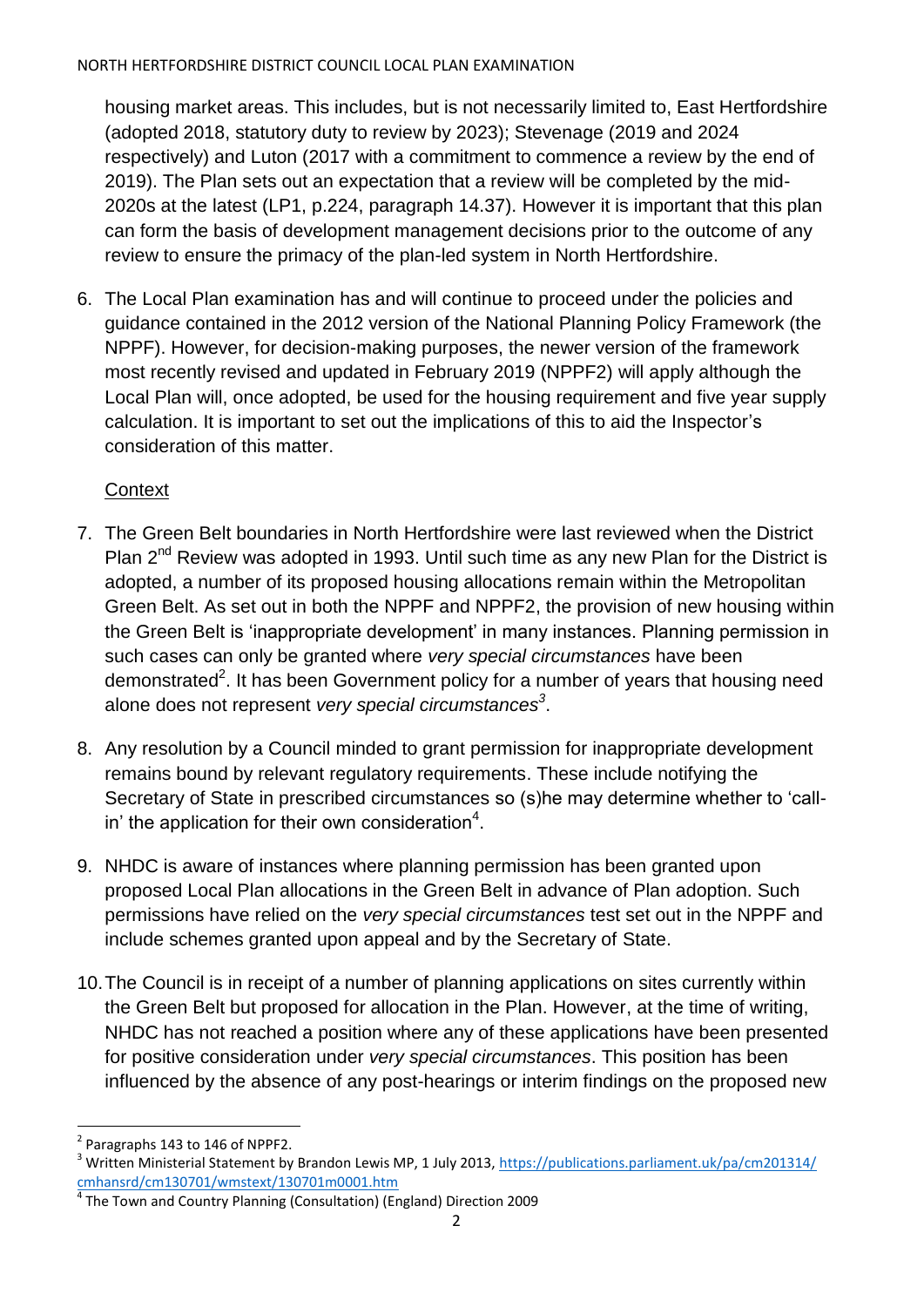Local Plan. The Inspector's letter of 9 July raises a number of further queries on Green Belt matters. These facts inevitably affect the weight which can be attributed to the new Plan under Paragraph 48 of NPPF2. In turn, this affects the extent to which a proposed allocation in the emerging Plan might contribute to any case of *very special circumstances*.

11.At the time of the Plan's writing, adoption was anticipated in March 2018, nearly two years ago. This anticipated timetable was a significant influence upon the housing trajectory contained in the submitted Plan (LP1, p.223). This version of the trajectory had a base date of 1 April 2016:

> *The proposed submission plan (LP1) and housing background paper (HOU1) made assumptions on the timing and delivery of sites based upon the Local Development Scheme in place at the time of writing (January 2016). This had anticipated receipt of an Inspector's report by the end of 2017 and adoption of a new plan in the first quarter of 2018.*

> > (ED3, p.8, paragraph 3.10)

- 12.At the time of its writing, the Council anticipated delivery would accelerate to deliver more than 600 homes in the 2018/19 monitoring year and more than 900 homes per year on an ongoing basis from 2019/20. These figures were predicated on substantive delivery beginning on many of the proposed Green Belt sites in the Plan during 2019/20 (HOU1, Appendix 3, pp.66-67) following its anticipated adoption in March 2018.
- 13.A partial update of HOU1, relating to housing monitoring and five-year supply, was produced following submission of the Plan for examination (ED3). This document updated the housing information to a base date of 1 April 2017. In doing so, the Council made some allowances for a delay in adoption, particularly recognising the importance of this for Green Belt sites:

When resolving to submit the plan for examination in April 2017, the Council *adopted a revised Local Development Scheme (OLP1). This now anticipates receipt of an Inspector's report in May 2018 with adoption following shortly after.*

*This change is particularly relevant for sites proposed to be removed from the Green Belt where the (prospective) change in their policy status is critical to the determination of planning applications.*

*As a consequence there has been a modest re-profiling of anticipated delivery. It is now considered prudent to not anticipate housing delivery from (current) Green Belt sites until the 2019/20 monitoring year at the earliest, as compared with a modest allowance for 2018/19 included in HOU1*.

(ED3, p.8, paragraphs 3.11 to 3.12)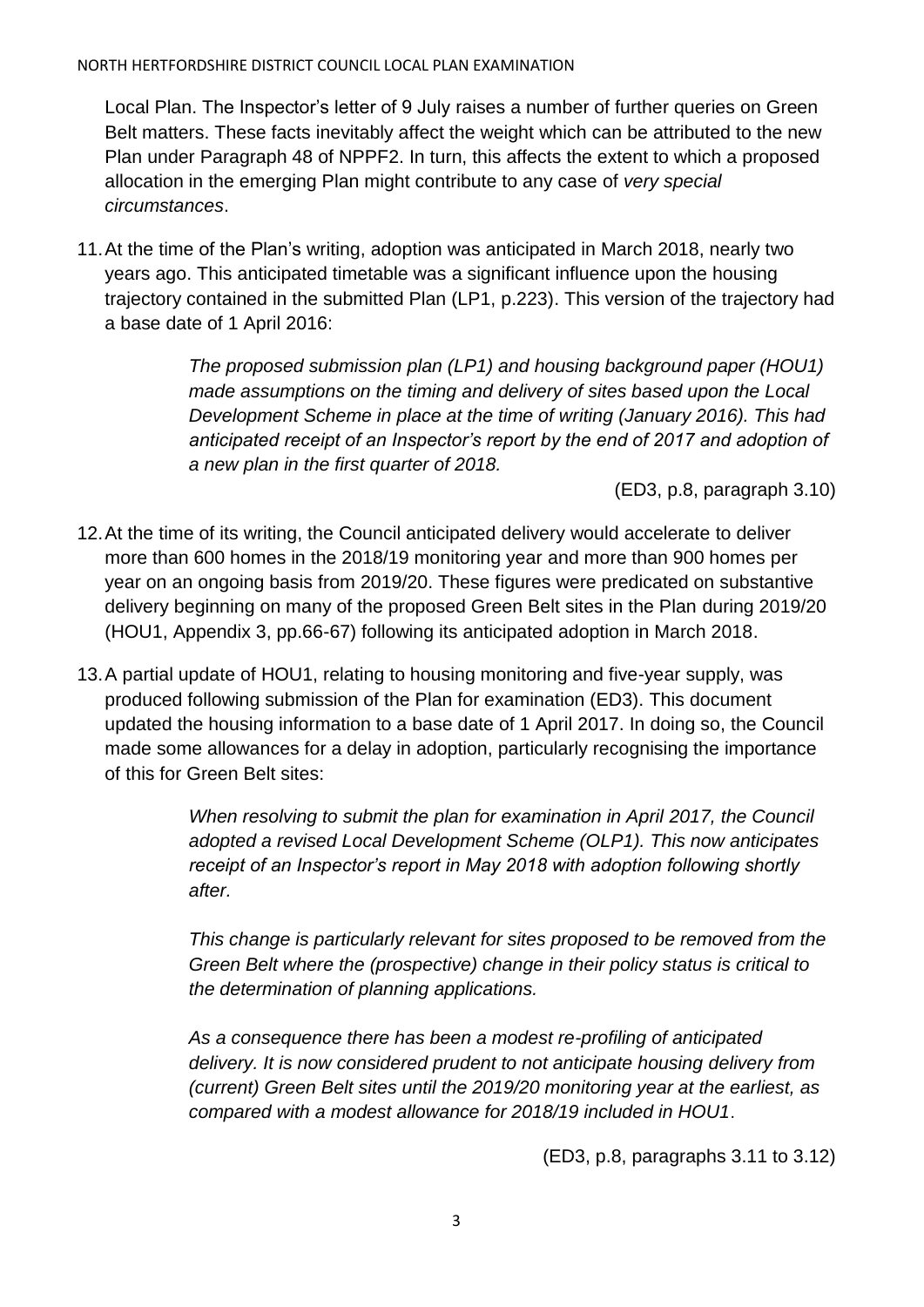14.The revised trajectory in this document anticipated a lower level of delivery in the 2018/19 monitoring year of 433 homes. However, delivery from 2019/20 onwards was still anticipated to exceed 900 homes (ED3, p.11). This version of the trajectory formed the basis of the original hearing sessions held between November 2017 and March 2018 nearly two years ago. At these sessions NHDC reiterated the Plan's reliance upon positive decisions in relation to proposed Green Belt sites, particularly in its discussion of the most appropriate approach to five-year supply:

> *The NPPF recognises, at Paragraph 52, that the supply of new homes can sometimes be best achieved through planning for larger scale development, including extensions to existing villages and towns.*

*In order to deliver upon these, this plan undertakes a comprehensive review of the District's Green Belt in order to release a range of sites for development. The merits of this approach are discussed in more detail under other matters.*

*Substantial residential sites currently located within the Green Belt normally require an adopted plan which removes them from the Green Belt (or at least a clear indication that they are highly likely to remain within any such plan once adopted) in order to proceed.* 

*ED3 therefore recognises (paragraph 3.13, p.8) that it is not prudent to anticipate housing delivery from current Green Belt sites until the 2019/20 monitoring year at the earliest.* 

*The 'components of supply' trajectory in the Council's Matter 6 statement demonstrates that significant reliance needs to be placed on extant planning permissions and Local Housing Allocations in the early years following adoption of the plan before the Strategic Housing Sites become the main component of supply.* 

(NHDC Matter 4 Hearing Statement, p.6, paragraphs 39 to 43)

15.A similar message was echoed in the Council's evidence upon the proposed stepped housing target<sup>5</sup>:

> *In this regard, many of the factors identified in response to Issue 4.3(d) similarly justify the use of a staged housing target:*

- *The plan seeks to meet its objectively assessed housing needs in full over the plan period (paragraph 38 of this statement);*
- *The reliance of the plan on Green Belt review and strategic development sites in order to achieve this (paragraphs 39 to 42);*

 $\overline{a}$ 

<sup>&</sup>lt;sup>5</sup> The submission Plan proposed a stepped approach to housing delivery of 500 homes per year over the first ten years of the plan period (2011-2021) rising to 1,100 homes per year between 2021 and 2031 (LP1, p.50, paragraph 4.99). Following the Matter 4 hearing it was requested that this approach be formalised through modifications. These are set out in MM372 (proposed Policy IMR1) and MM373 (supporting text) respectively.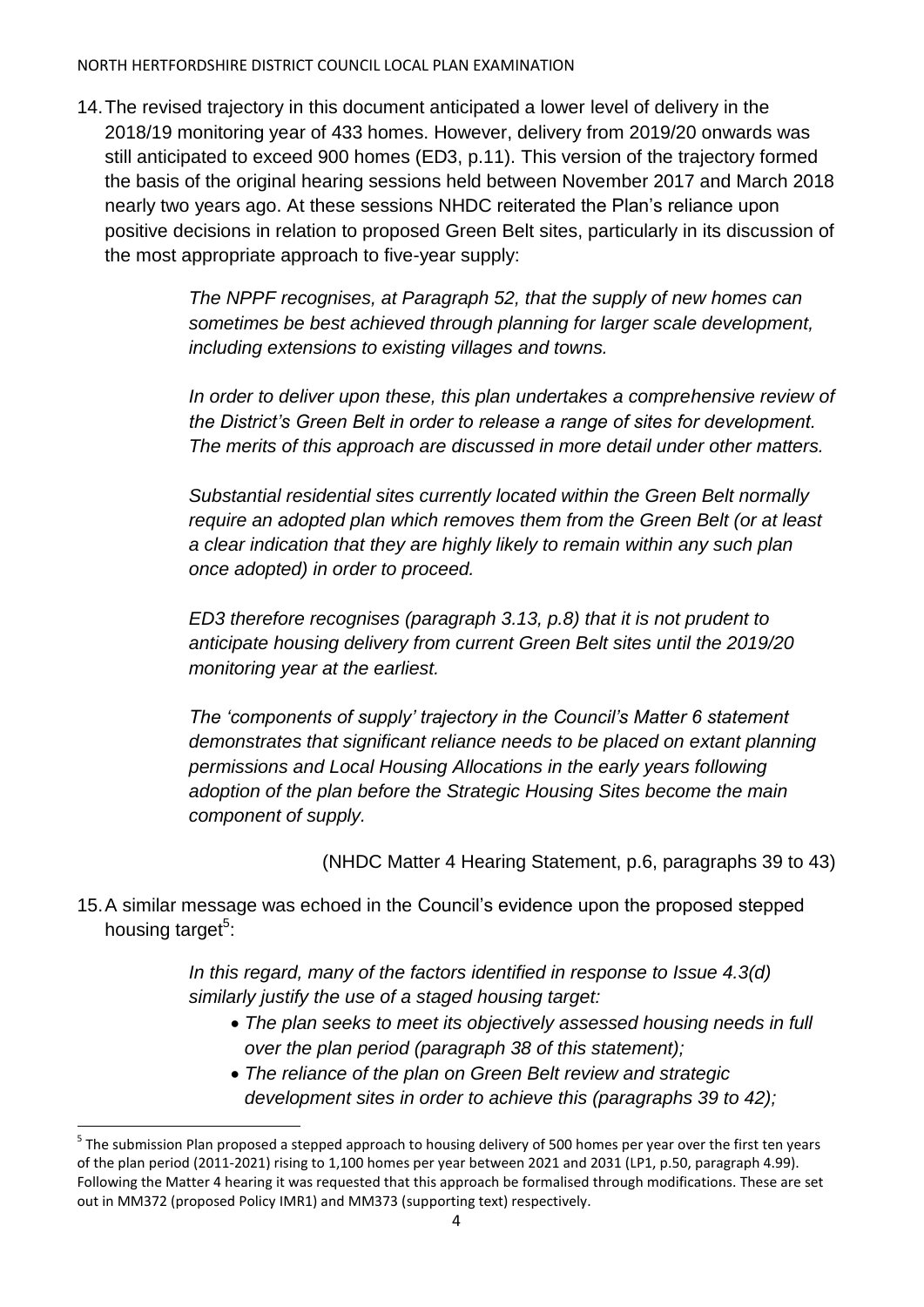- *The need for clarity in plan-making terms as to the future status of these sites before they can proceed (paragraph 41);*
- *The significant reliance on permitted supply (including sites where the current absence of a five-year land supply has been a factor in determination) and smaller, local housing allocations in the early years following plan adoption (paragraph 43); and*
- *The absence of realistic alternate means of delivering additional housing in shared market areas under the Duty to Co-operate (paragraphs 44 to 46).*

(NHDC Matter 4 Hearing Statement, p.10, paragraph 67)

16.By the close of the scheduled hearing sessions in March 2018, it was clear that the timetable in OLP1 and relied upon by ED3 would not be met. NHDC included a further update on housing land supply in its responses to the Inspector's 'homework' arising out of the hearing sessions (ED140, Action 4 & Appendix 3, pp.13-15 & 33-34). This again acknowledged the impact of previously assumed timetables being exceeded:

> *Further changes are also proposed to the detailed delivery schedules for some individual sites. This includes, but is not necessarily limited to, altering phasing assumptions to:*

 *reflect the length of the examination. ED3 states that its housing trajectory was predicated on adoption of a plan in mid-2018. This timetable has slipped following (re)scheduling of examination hearing sessions…*

(ED140, p.13, paragraph 65)

- 17.The updated trajectory in ED140 contained a further downward revision in delivery. This version of the trajectory assumed delivery of 367 homes in the 2018/19 monitoring year and 617 in 2019/20. At the time of its writing, receipt of an Inspector's report and any adoption of the plan were anticipated in late 2018, over a year ago and early 2019, nearly a year ago, respectively. This is reflected in the assumptions which include a small amount of development on proposed allocations currently within the Green Belt in 2019/20 before more substantive completions from these sites in 2020/21.
- 18.Following the extended consultation period for the Main Modifications consultation and the Inspector's letters of 9 July and 9 August these assumptions will now also not be met. Should the Inspector hold additional hearing sessions as proposed, NHDC would now anticipate receipt of any Inspector's report and a decision on adoption in the second half of 2020 at the earliest. This is a substantial delay of at least 2½ years on the timetable assumed when writing the proposed submission version of the Plan (*see*  Paragraph 11 above). This has a critical impact upon the delivery of those sites reliant on the Plan to deliver a change in their current Green Belt status.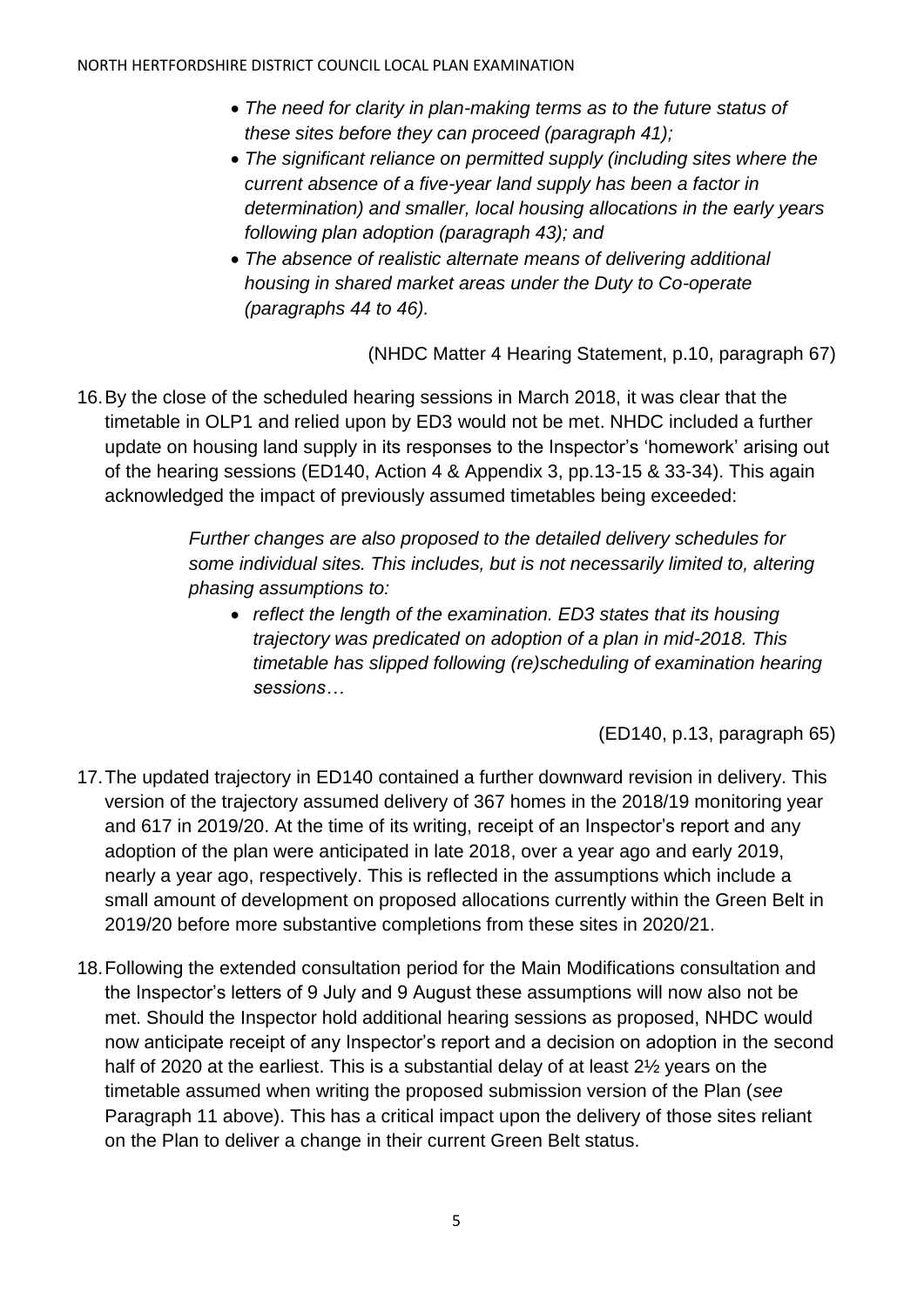19.Following the completion of monitoring visits in spring 2019, the actual housing completions achieved in the 2018/19 monitoring year has been confirmed as 220 units (net). This is substantially below the figures anticipated at earlier stages of the Plan and its examination, as set out above.

## **Current position**

20.The Council has taken a positive position where appropriate. Permissions or resolutions to grant have been issued on a number of proposed non-Green Belt allocations within towns and villages and in the Rural Area beyond Green Belt. The current absence of a five-year land supply has been a factor in relevant decisions. A summary of the proposed allocations in the Plan where permissions or resolutions have been granted at the time of writing is set out in the table below.

| <b>Site</b>     | <b>Settlement</b> | <b>Status</b>                                           |
|-----------------|-------------------|---------------------------------------------------------|
| AS1             | Ashwell           | Detailed planning permission granted September 2019     |
| BA <sub>6</sub> | <b>Baldock</b>    | Detailed planning permission granted September 2019     |
| BK <sub>1</sub> | Barkway           | Reserved Matters granted June 2018                      |
|                 |                   | Site under construction                                 |
| KB <sub>3</sub> | Knebworth         | Detailed planning permission granted December 2017      |
|                 |                   | Site under construction                                 |
| LG <sub>6</sub> | Letchworth GC     | Outline permission for 8 units granted August 2016      |
| (part)          |                   | Reserved Matters for 8 units granted November 2019      |
| LG <sub>9</sub> | Letchworth GC     | Outline planning permission granted March 2018          |
| <b>LG17</b>     | Letchworth GC     | Detailed permission granted May 2018                    |
|                 |                   | Site under construction                                 |
| LS <sub>1</sub> | Lower Stondon     | Detailed planning permission granted October 2019       |
| RY1             | Royston           | Outline planning permission granted February 2019       |
|                 |                   | Reserved Matters granted October 2019                   |
| RY <sub>2</sub> | Royston           | Outline planning permission granted December 2016       |
|                 |                   | Phase 1 reserved matters granted May 2018               |
|                 |                   | Phase 2 reserved matters granted September 2018         |
|                 |                   | Site under construction                                 |
| RY4             | Royston           | Detailed planning permission for 39 units granted March |
| (part)          |                   | 2018                                                    |
| RY <sub>8</sub> | Royston           | Detailed planning permission granted February 2018      |
|                 |                   | Site under construction                                 |
| <b>RY10</b>     | Royston           | Resolution to grant outline permission August 2019      |
| WH <sub>2</sub> | Whitwell          | Detailed planning permission granted December 2017      |
|                 |                   | Site under construction                                 |

## **Table A: Progress on proposed Local Plan allocation sites**

21.Equally, the Council has resisted a number of 'hostile applications' on sites not proposed for allocation in the Plan. Several of these were sustained at appeal during 2018 $^6$ . These appeal decisions were predicated, at least in part, upon the anticipated resolution of the Council's current five-year supply issues through the new Local Plan in the near future.

 $\ddot{\phantom{a}}$  $^6$  Appeal references APP/X1925/W/17/3192151, APP/X1925/W/18/3194048, APP/X1925/W/17/3187286 and APP/X1925/W/17/3184846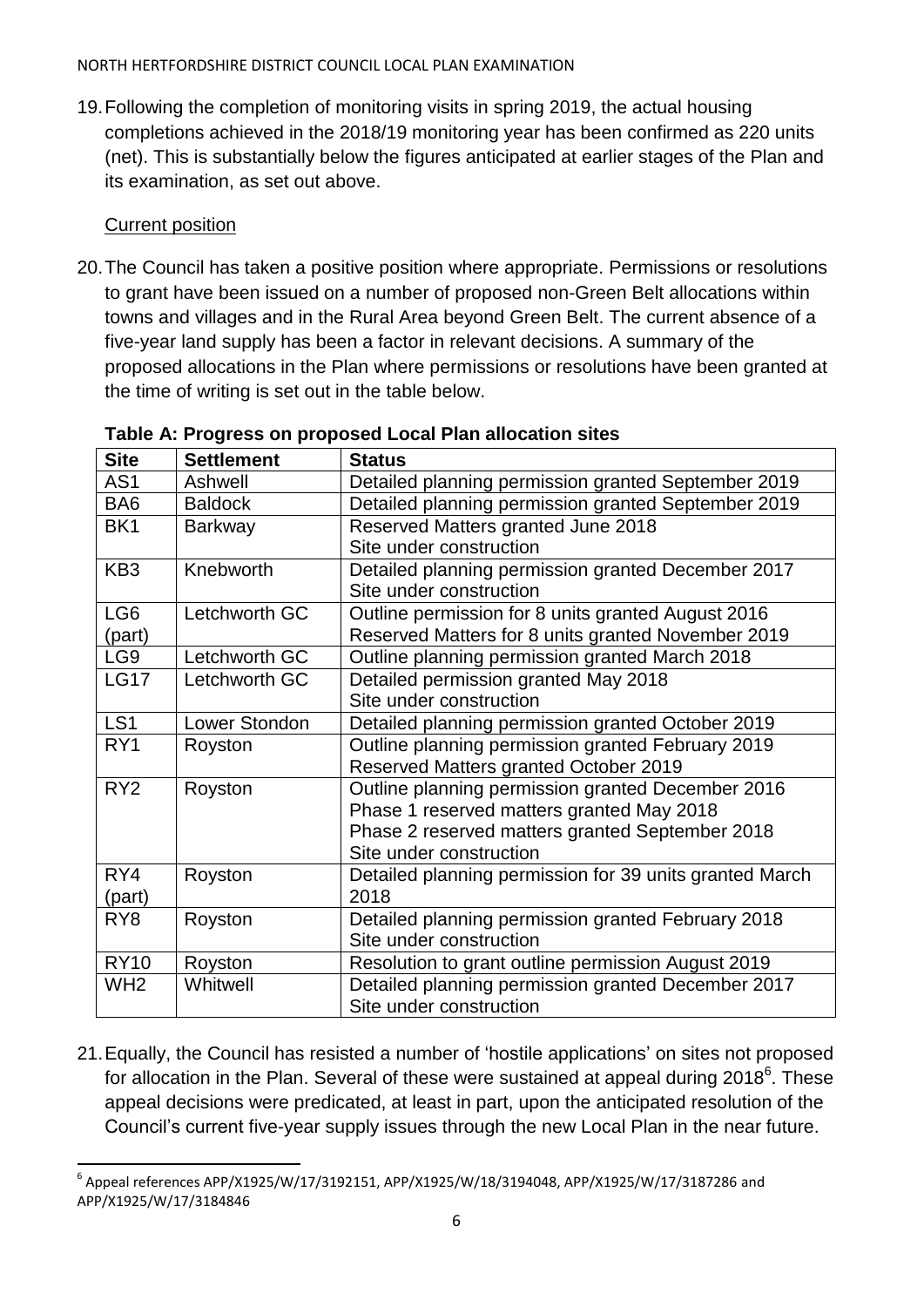However, the ongoing delays in the Local Plan examination place the Council's ability to sustain such a position in any future appeals at risk. This, in turn, undermines the planled system and the delivery of sustainable development.

- 22.For Development Management purposes, the approach to five-year supply set out in NPPF2 now applies. This has a two-fold impact on NHDC. Firstly, and in the absence of an adopted, up-to-date Plan, it means that the Government's 'standard method' figures must be used to calculate the housing requirement<sup>7</sup>. These figures are notably higher than the figures proposed in the Local Plan under the stepped approach. Secondly, the definition of 'deliverable' sites set out in Annex 2 of NPPF2 *excludes* proposed allocations in emerging Local Plans. To date, the Annex 2 definition has been viewed as a closed list.
- 23.As at 1 April 2019, and for decision-making purposes only, the Council's current published position is that presently it has only a **1.3-year land supply**. NHDC recognises that this is a particularly acute position. **It places further emphasis on the urgent need to progress the current examination to a conclusion at the earliest reasonable opportunity**.

Updated delivery and five-year supply assumptions for plan-making purposes

- 24.From the start of the plan period on 1 April 2011 to 31 March 2019, a total of 2,496 net additional homes have been delivered in North Hertfordshire. This represents an average of 312 homes per year over that period. This represents a considerable shortfall against the annual rates of development suggested by the Plan, even allowing for the proposed stepped target and use of the *Liverpool* method for calculating five-year supply.
- 25.A revised trajectory of anticipated housing delivery has been produced. This is summarised at Appendix A to this paper alongside the previous trajectories submitted to the examination. The latest figures are based upon the assumption of positive progress on the Plan being achieved during 2020. This would, subject to other relevant considerations, allow for positive consideration of planning applications on a number of proposed allocations currently within the Green Belt by the end of the 2020/21 monitoring year.
- 26.Under these conditions and based upon current information, the Council considers it could deliver approximately 3,300 homes in the five-year period from 1 April 2019 to 31 March 2024 and in excess of 4,000 homes in the five-year period from 1 April 2020 to 31 March 2025. These figures would suggest average completion rates of approximately 660 and 800 homes per year respectively. It would represent a 'significant boost' upon the rates achieved over the plan period to date (312 dpa), being more than double the average figure identified in paragraph 24.

 $\overline{a}$ <sup>7</sup> Paragraph 73 of NPPF2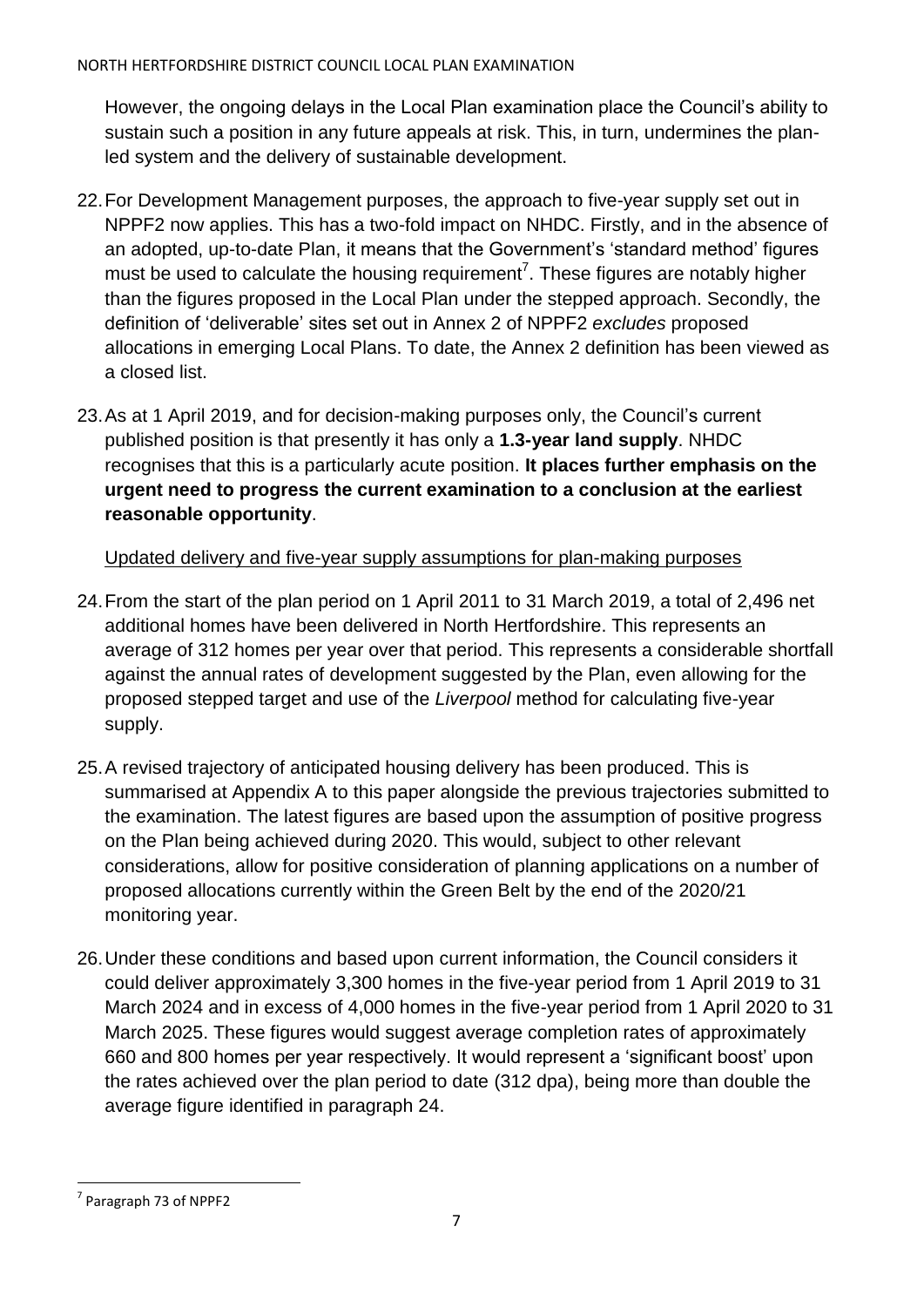- 27.However the Council is conscious that there would be now be significant challenges in meeting the total proposed housing requirement set out in Policy SP8 of 15,950 homes by 2031, even with this anticipated uplift in delivery and the identification of sufficient sites and land to meet this figure.
- 28.At an earlier stage in the examination, the Council set out a range of five-year land supply scenarios. This included consideration of a stepped vs. non-stepped housing target and the *Liverpool* vs. *Sedgefield* approaches to dealing with any backlog (ED42). This was used to support the Council's position that a stepped housing target and use of the *Liverpool* method was the most appropriate basis for the Plan. Proposed Main Modifications MM372 and MM373 set out this proposed approach in a new policy, IMR1, and associated supporting text. There has been no indication in any of the correspondence that the Inspector has any in principle concerns with a stepped housing target and use of the *Liverpool* method.
- 29.However, the delays set out above mean that the Plan cannot now demonstrate a fiveyear supply against IMR1's requirements which proposed a delivery rate of 500 dwellings per annum for the period 2011 to 31 March 2021, a total delivery of 5,000 dwellings for that period. Based upon actual delivery of new homes to 31 March 2019 and the revised assumptions on housing delivery contained in Appendix A, the Council could demonstrate:
	- A **2.3-year land supply** against the Plan's proposed targets and approach as at 1 April 2017 (the base date used in the Matter 4 hearings); and
	- A **2.8-year land supply** as at 1 April 2019 (most recent information).

## Options for proceeding

- 30.Resolving this position is inevitably going to involve a degree of pragmatism, an approach which Local Plan Inspectors are strongly encouraged to take. Given the age of the District's current Local Plan, housing delivery is beginning from a very low base (around 312 dpa). Although the Council recognises it should not necessarily be 'rewarded' for its past failure to Plan, it should equally not be left open to unplanned and unsustainable development that undermines the integrity of the Plan-led system.
- 31.The Council maintains its position that the current suite of sites "*makes maximum use of reasonable and available development sites*" (LP1, p.224, paragraph 14.34). Of the sites considered suitable and available for consideration at the time of plan preparation, the sites not carried forward for development were largely:
	- Further sites in villages already considered to be receiving an appropriate maximum of development from other proposed allocations; or
	- In areas of flood risk that would be subject to the sequential and exception tests set out in national policy

(See NHDC Matter 5 statement, p.4, Table A)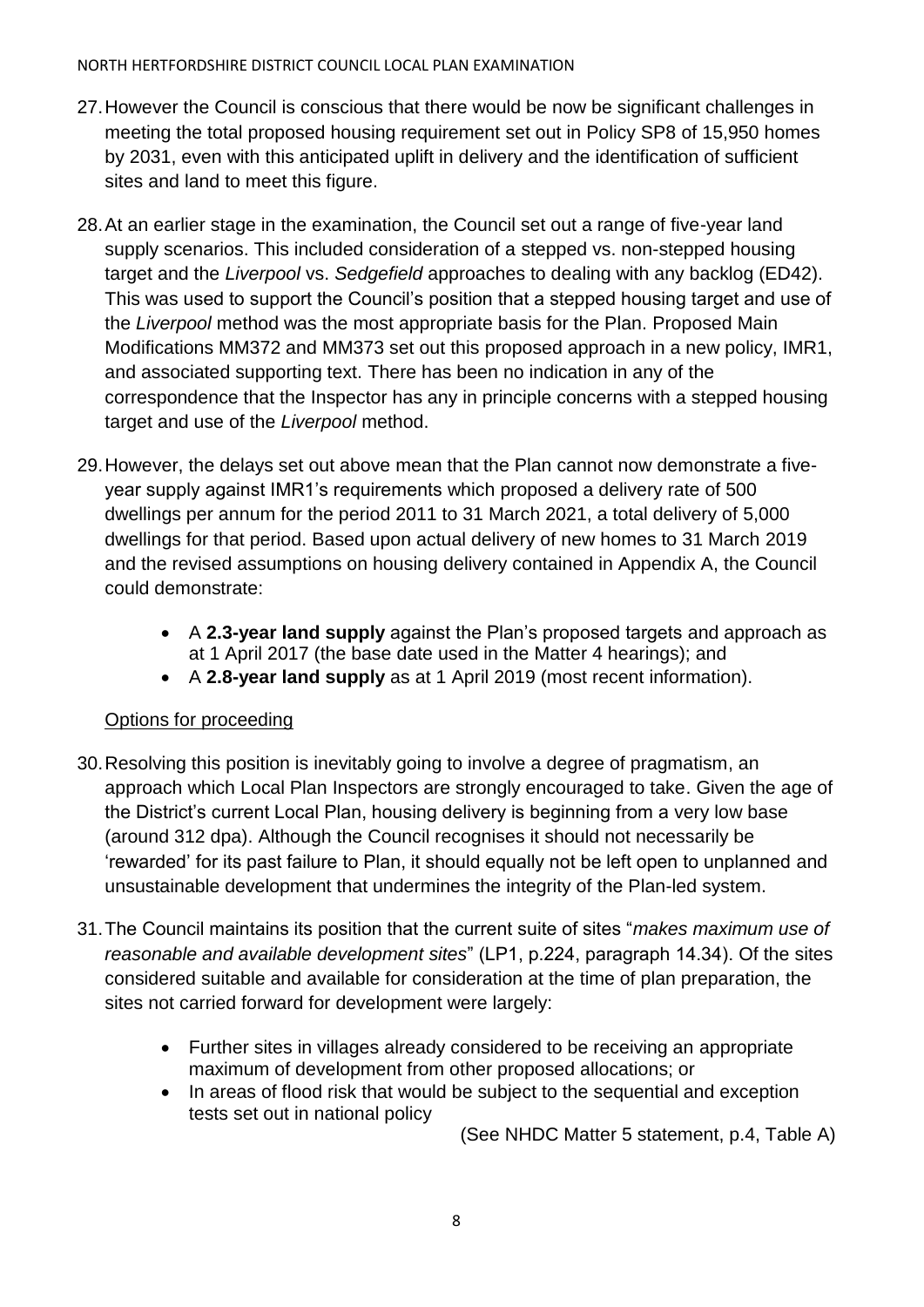- 32.The land West of Stevenage has been proposed for safeguarding for long-term use pending a future Plan review. Notwithstanding any potential for earlier delivery, this site would still have a considerable lead time and could do nothing to address short-term development needs, indeed even if allocated it is unlikely to deliver more than a few hundred or so houses at the end of the plan period.
- 33.*The selection of additional sites from the options previously identified is therefore not supported by the Council as a potential way forward.*
- 34.Any decision to search for, consider or include more sites at this stage in the process would result in yet further, substantial delay and a probable suspension of the examination. The Council would need to conduct a further call for sites exercise to ensure potential alternatives were properly considered and carry out necessary testing of (e.g.) transport and infrastructure implications. It would be necessary to update the sustainability appraisal and other evidence documents, such as the Green Belt Review, to take account of any further sites. This would inevitably lead to a requirement for substantial further examination hearings. These would potentially lead to further modifications requiring consultation. This is a process far better left to a review of the plan which will need to have been undertaken in any event within five years of its adoption.
- 35.In the meantime, the policy status of the existing, proposed site allocations within the present Green Belt sites would remain stalled; any additional capacity that might be realised from such an exercise would highly likely be offset by further delay to the delivery of (in particular) the proposed strategic sites in the Plan.
- 36.*The suspension of the Examination to allow for the identification and consideration of additional sites is therefore not supported by the Council as a potential way forward.*
- 37.The NPPF suggests that Plans should cover a realistic time period, preferably 15 years from the date of adoption. The proposed plan period remains at 2011-2031. Given the presently anticipated timetable (*see* Paragraph 25), there is now likely to be around 10 years of the plan period remaining at the point of any future adoption.
- 38.Clearly it is not appropriate at this stage to amend or extend the plan period as that will simply add to the overall housing requirement and exacerbate the issues identified. *Extending the Plan period is therefore not supported by the Council as a potential way forward.*

# The way forward

- 39.In light of the factors above, and having ruled out support for a number of alternate options, the Council presently considers that the most appropriate way forward is as follows:
	- A reduction in the proposed housing requirement in Policy SP8 to 14,000 homes to reflect a realistic level of housing delivery with a modest buffer;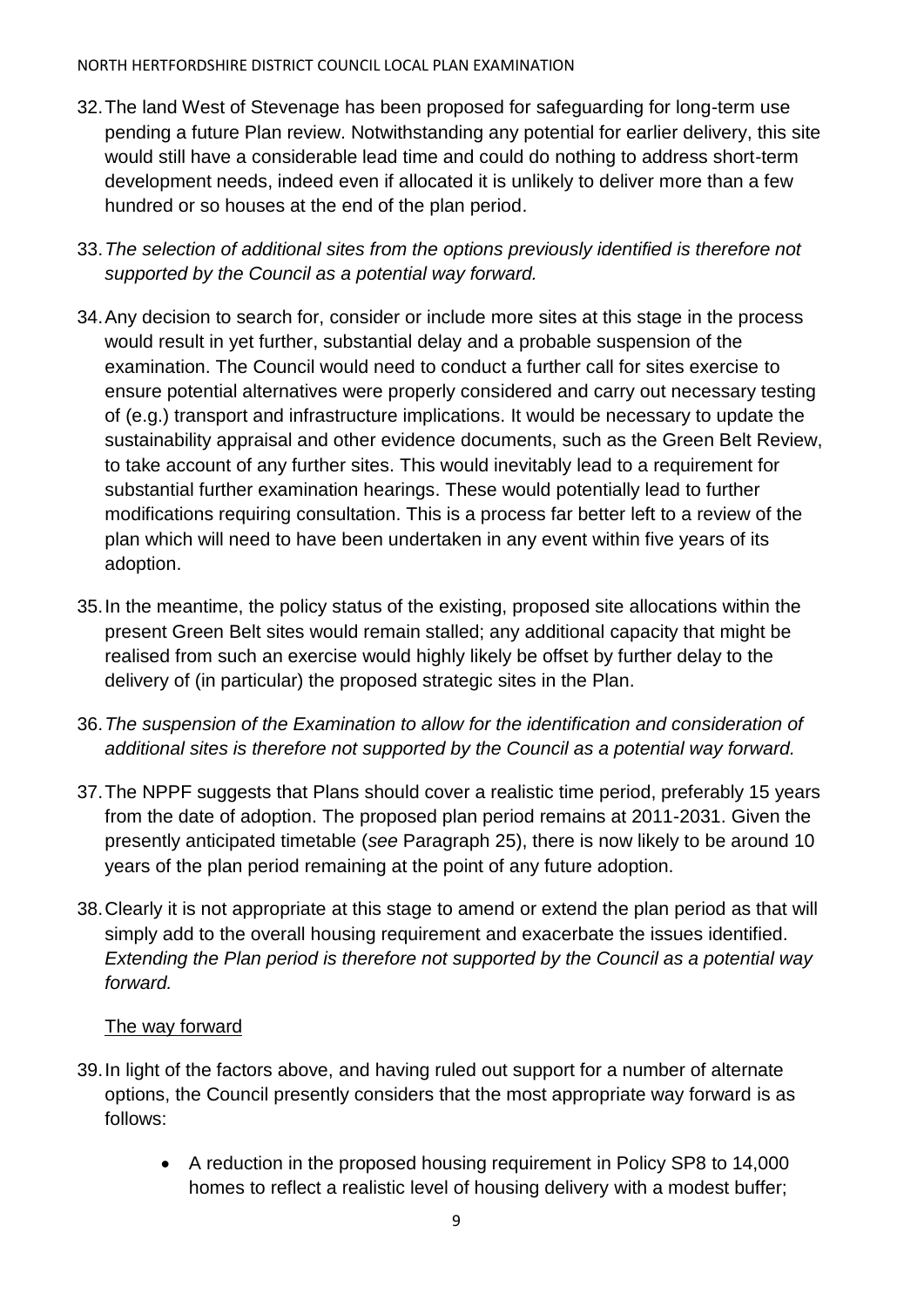- Amending the requirements of proposed policy IMR1 to a three-stepped approach. This would consist of the following elements:
	- **Step 1:** Recognise the delivery of ~2,500 homes between 2011 and 2019 as a fixed quantum over which no further control can be exercised and set a target of 350 homes per year for this period. This would limit the undersupply from the early years of the Local Plan. A similar approach was used in the adopted Local Plan of Arun<sup>8</sup> and is under consideration in interim advice issued by the Inspector at Epping Forest "*to ensure that the Council is not set up to fail*". This advice recognises that "*to justify a stepped trajectory, it should neither be possible to meet the averaged annualised requirement nor to move supply forward from*  later in the Plan period"<sup>9</sup>;
	- **Step 2:** Set a target for five-year land supply monitoring purposes of 500 homes per year for the five years from 1 April 2019. This would set a target to provide 2,500 homes in the next five years which represents a step change to the level of housing that has been delivered over the plan period to date (312 dpa). It would also enable the Council to demonstrate a five year supply given that it would be a 20% authority, at least to start with, which would actually require demonstration of a supply of 3,000 homes (600pa) plus a contribution towards the accrued undersupply from Step 1; and
	- **Step 3:** Set a target of 1,250 homes per year for the remainder of the Plan period from 1 April 2024;
- A recognition in relation to the above that:

 $\overline{\phantom{a}}$ 

- The Plan would continue to identify sufficient land to meet the originally identified OAN and housing requirement but that, on current estimates of delivery, this would continue to be delivered beyond the plan period. **It is important to be clear that the Council is not proposing the removal of any sites from the Plan.** The reduction in projected delivery arises solely from the forecast completion of several strategic sites now being extended beyond 2031;
- The Council maintains an aspiration to accelerate delivery (well) above these short-term target levels and to meet the original targets insofar as practicable. As above, retaining the existing suite of proposed sites in full provides the best opportunity for developers to bring forward schemes and, where possible, accelerate towards the delivery ambitions set out in the Plan as originally submitted; and
- This approach is the only reasonable means of ensuring a realistic and achievable housing requirement for the remainder of the plan period

<sup>8</sup> [https://www.arun.gov.uk/download.cfm?doc=docm93jijm4n12488.pdf&ver=12506,](https://www.arun.gov.uk/download.cfm?doc=docm93jijm4n12488.pdf&ver=12506) *see particularly* Paragraph 95 (p.19), accessed December 2019.

<sup>9</sup> [http://www.efdclocalplan.org/local-plan/inspectors-advice/,](http://www.efdclocalplan.org/local-plan/inspectors-advice/) *see particularly* Paragraphs 25 to 27 of Document reference ED98, accessed December 2019.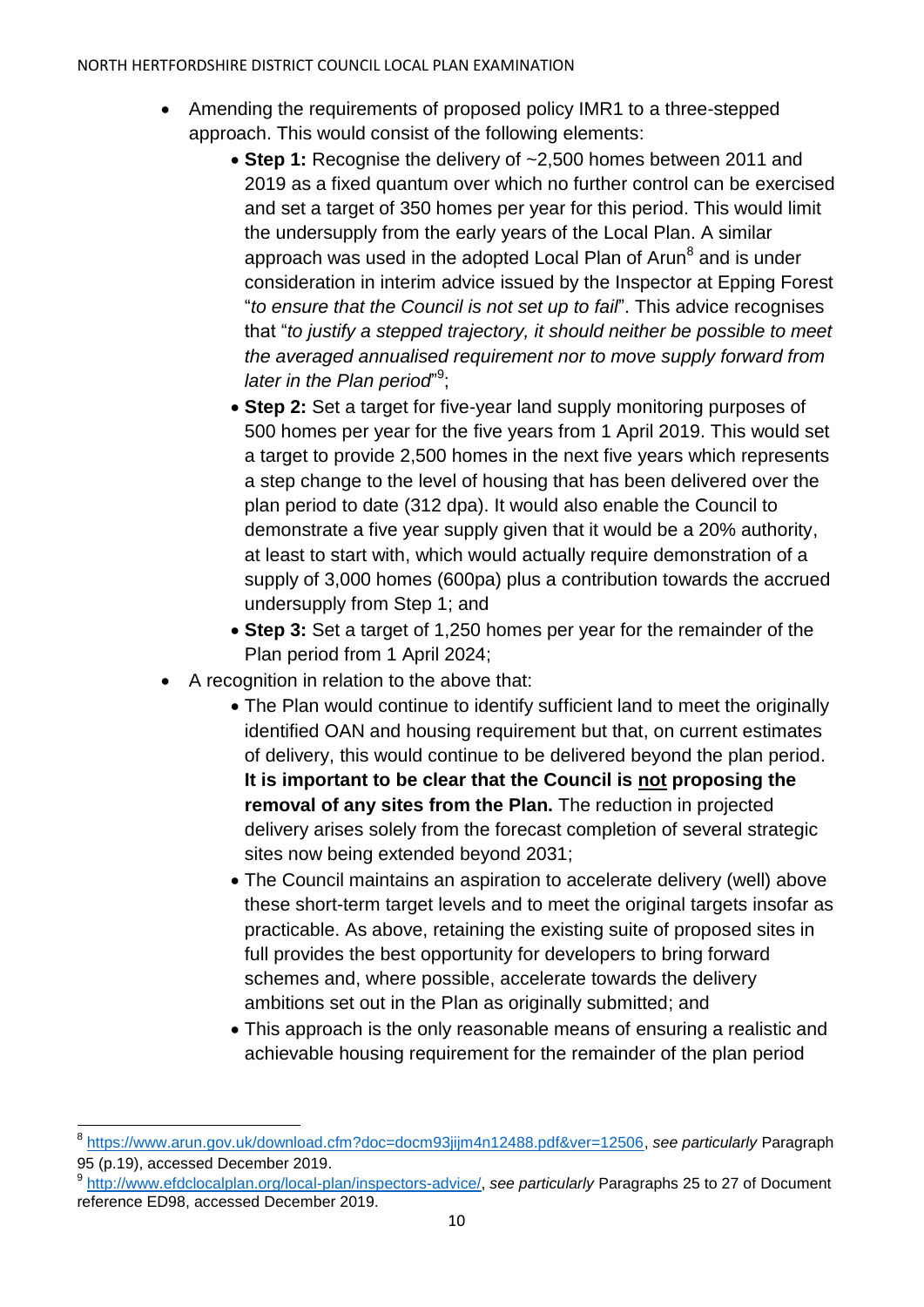and providing an achievable five-year land supply for the coming years;

- A recognition that the present evidence on (e.g.) transport and infrastructure [which is based on existing trajectories] demonstrated a reasonable 'worst case' and reflect the aspirations above. They therefore remain a robust evidence base for the Plan with no requirement for further work or update; and
- A commitment to an early whole-plan review to commence by the end of 2023 at the latest to, among other matters:
	- Roll-forward the time horizon of the Plan:
	- Re-assess actual and anticipated delivery rates upon the sites identified in this Plan;
	- Identify, as considered appropriate at the time, any additional sites to address assessed needs, including the feasibility of a new settlement; and
	- Coincide with, or reflect the outcomes of, anticipated reviews of other authorities in shared housing market areas which would include the exploration of whether any other authorities could take any unmet needs arising in North Hertfordshire.
- 40.In suggesting the above, the Council has considered a wide-range of potential alternate approaches to the matter of five-year supply. A summary of these is set out at Appendix B. This analysis clearly demonstrates the above approach (or a very close variant thereof) is the only option which provides a realistic prospect of demonstrating a fiveyear supply and maintaining the integrity of the plan-led system in this District. The detailed calculations supporting this position are contained in Appendix C.
- 41.As set out to the examination in 2017, the Council cannot achieve a five-year supply under the recommended *Sedgefield* approach to dealing with any backlog in delivery under a two-step approach to the housing target. This remains the case even with a proposed reduction in the overall housing requirement.
- 42.The only achievable way forward is therefore to annualise the remaining housing requirement (the *Liverpool* approach) and then step this as set out above. Due to the delays in the examination, and based upon current information, the Council regrets that around 2,000 homes originally intended to be delivered within the Plan period under the trajectory submitted in June 2017 are now unlikely to be brought forward by 2031.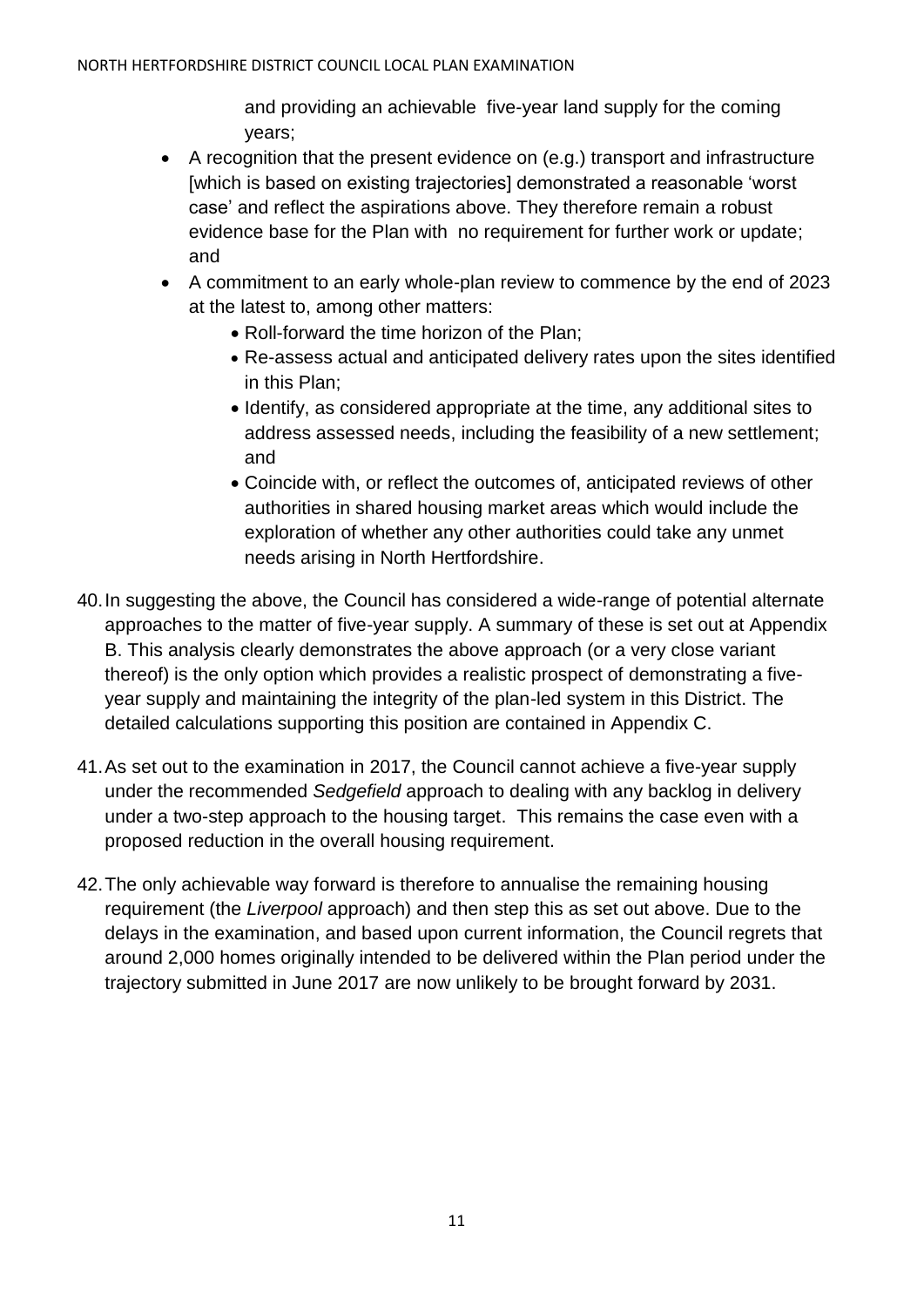## **Appendix A: Revised housing trajectory as at 1 April 2019**

| <b>Monitoring</b><br><b>Current delivery</b><br><b>Previous delivery assumptions</b> |                 |              |                 |           |
|--------------------------------------------------------------------------------------|-----------------|--------------|-----------------|-----------|
| period (1 April                                                                      | assumptions     | <b>ED140</b> | ED <sub>3</sub> | LP1       |
| to 31 March)                                                                         | (December 2019) | (Apr 2018)   | (Jul 2017)      | Oct 2016) |
| 2011-12                                                                              | 384             | 384          | 384             | 384       |
| 2012-13                                                                              | 291             | 291          | 291             | 291       |
| 2013-14                                                                              | 259             | 259          | 259             | 259       |
| 2014-15                                                                              | 180             | 180          | 180             | 180       |
| 2015-16                                                                              | 341             | 341          | 341             | 341       |
| 2016-17                                                                              | 539             | 539          | 539             | 413       |
| 2017-18                                                                              | 282             | 339          | 339             | 448       |
| 2018-19                                                                              | 220             | 367          | 433             | 608       |
| 2019-20                                                                              | 401             | 617          | 926             | 936       |
| 2020-21                                                                              | 494             | 1,384        | 1,361           | 1,329     |
| 2021-22                                                                              | 474             | 1,541        | 1,353           | 1,362     |
| 2022-23                                                                              | 780             | 1,443        | 1,361           | 1,280     |
| 2023-24                                                                              | 1,205           | 1,417        | 1,257           | 1,229     |
| 2024-25                                                                              | 1,468           | 1,280        | 1,270           | 1,236     |
| 2025-26                                                                              | 1,420           | 1,160        | 1,329           | 1,265     |
| 2026-27                                                                              | 1,378           | 1,051        | 1,151           | 1,213     |
| 2027-28                                                                              | 1,349           | 1,000        | 1,107           | 1,164     |
| 2028-29                                                                              | 1,299           | 983          | 1,123           | 1,058     |
| 2029-30                                                                              | 1,102           | 998          | 1,073           | 997       |
| 2030-31                                                                              | 975             | 955          | 984             | 909       |
| <b>Total</b><br>2011-2031                                                            | 14,841          | 16,529       | 17,061          | 16,902    |

Actual / known completions shown in bold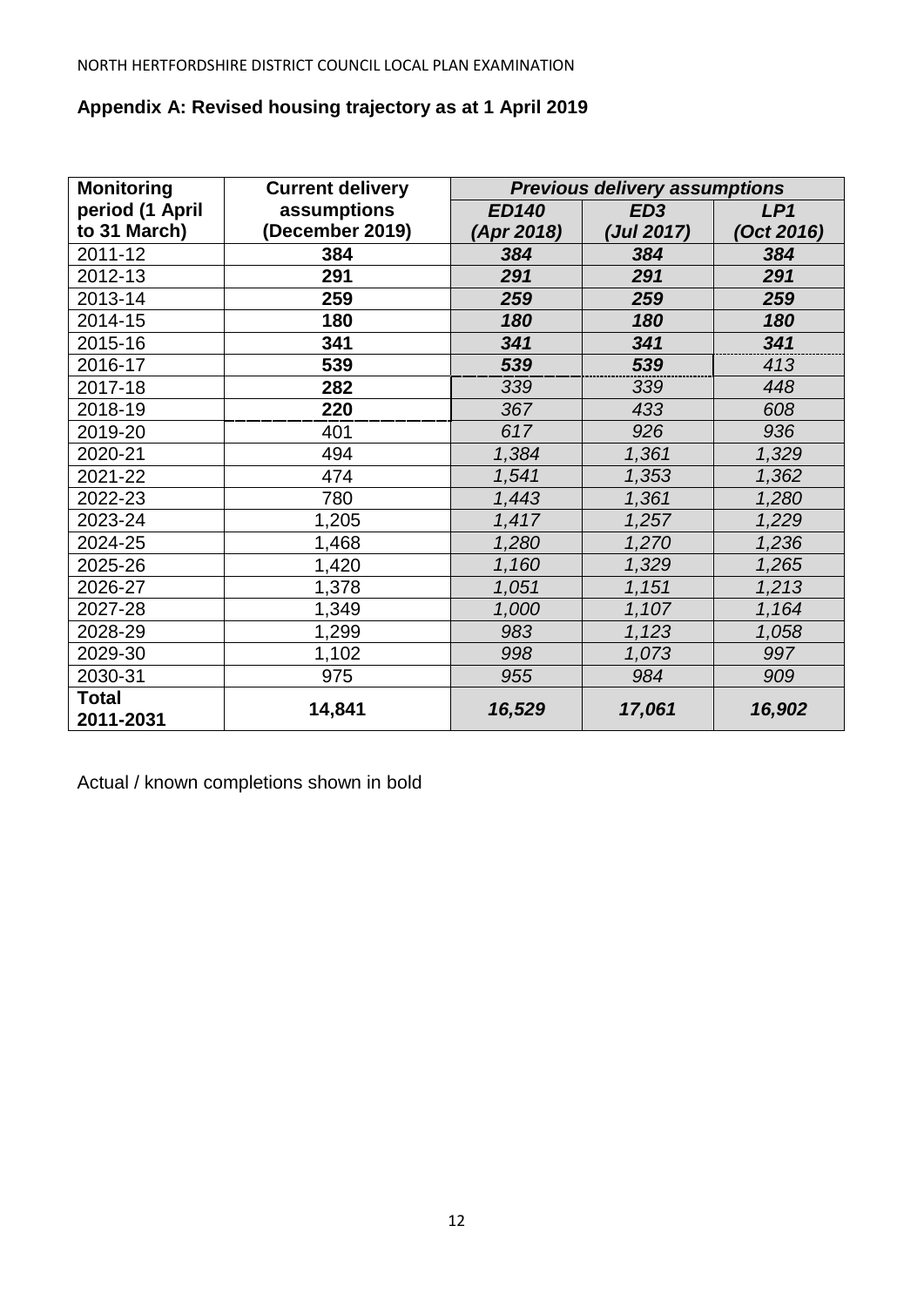| Appendix B: Consideration of five-year supply scenarios |  |  |  |  |  |
|---------------------------------------------------------|--|--|--|--|--|
|---------------------------------------------------------|--|--|--|--|--|

| <b>Approach considered</b> |                           | Commentary based upon revised trajectory                                                      |
|----------------------------|---------------------------|-----------------------------------------------------------------------------------------------|
| <b>Housing</b>             | Trajectory                |                                                                                               |
| requirement                |                           |                                                                                               |
| 15,950                     | Stepped approach as per   | No prospect of achieving five-year supply under either Liverpool or Sedgefield methods either |
| homes as                   | proposed Policy IMR1 (500 | at the point of adoption or on an ongoing basis. Based upon the trajectory, five-year supply  |
| per Policy                 | homes per year 2011-2021  | would gradually increase over time. Lowest measure of 2.4 years (Sedgefield method at         |
| SP <sub>8</sub>            | then 1,100 2021-2031)     | 2019). Highest measure of 4.0years (Liverpool method in 2023 and 2024).                       |
|                            | Non-stepped approach      | As above but with lowest measure of 1.8 years (Sedgefield, 2019).                             |
|                            | (800 homes per year 2011- |                                                                                               |
|                            | 2031)                     |                                                                                               |
|                            | Three stepped approach    | This approach would set a target for the period to 31 March 2019 to broadly reflect actual    |
|                            | (300 homes per year 2011- | delivery consistent with the Arun and (proposed) Epping Forest examples discussed above.      |
|                            | 2019; 600 homes per year  | An intermediate target of 600 homes per year would then be set for the first five years post  |
|                            | 2019-2024; 1,500 homes    | adoption. However, this requires a target for the last five-years of the Plan period of 1,500 |
|                            | per year 2024-2031)       | homes per year which is considered unrealistic. In any event this approach still cannot       |
|                            |                           | demonstrate a five-year supply with a supply of 4.7 years at 2019 which then deteriorates as  |
|                            |                           | the requirement increases.                                                                    |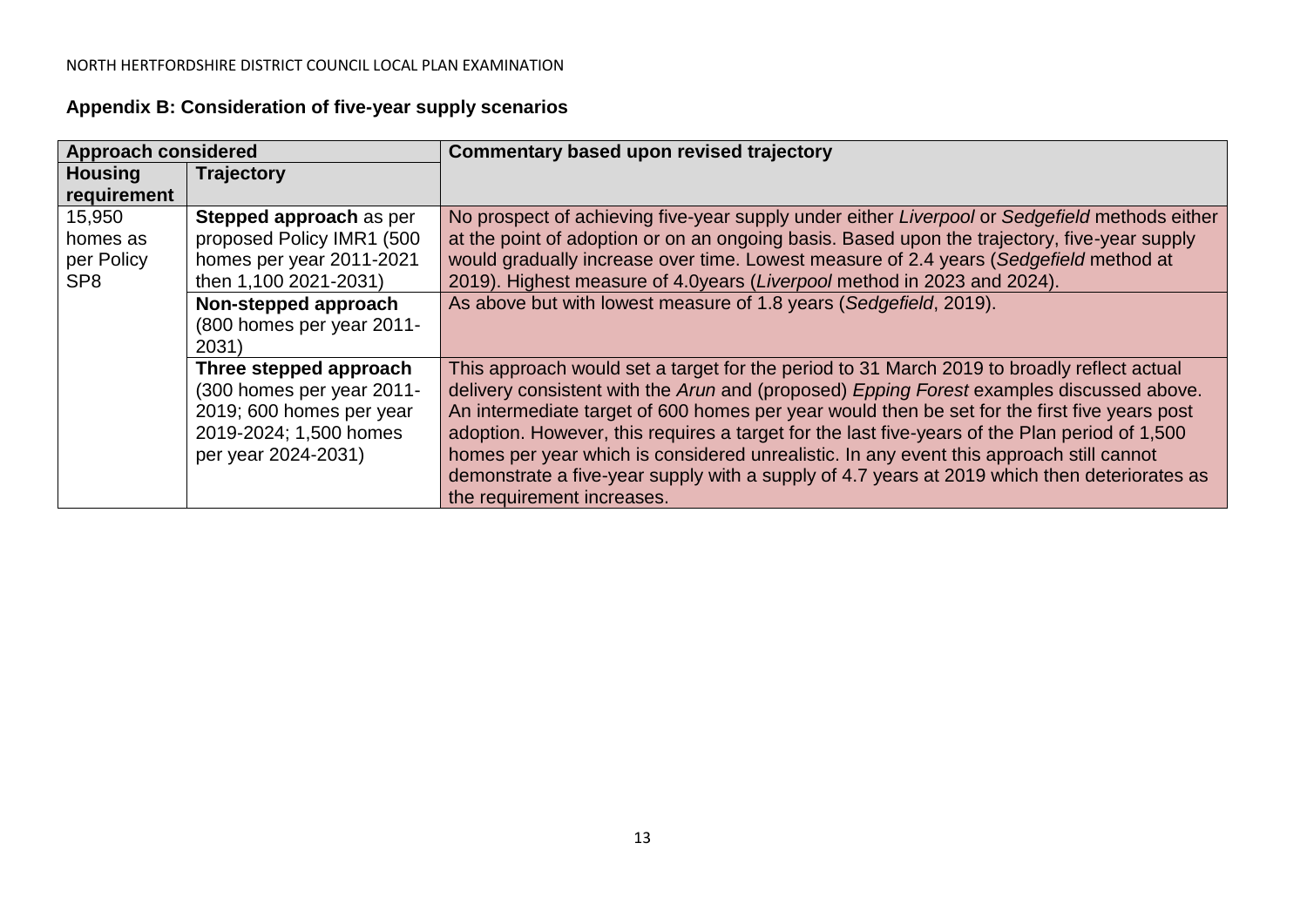| <b>Approach considered</b>                                           |                                                                                                                                  | Commentary based upon revised trajectory                                                                                                                                                                                                                                                                                                                                                                                                                                                                                                                                                         |
|----------------------------------------------------------------------|----------------------------------------------------------------------------------------------------------------------------------|--------------------------------------------------------------------------------------------------------------------------------------------------------------------------------------------------------------------------------------------------------------------------------------------------------------------------------------------------------------------------------------------------------------------------------------------------------------------------------------------------------------------------------------------------------------------------------------------------|
| <b>Housing</b><br>requirement                                        | Trajectory                                                                                                                       |                                                                                                                                                                                                                                                                                                                                                                                                                                                                                                                                                                                                  |
| Amended<br>requirement<br>of $~14,000$                               | Non-stepped approach<br>(700 homes per year 2011-<br>2031)                                                                       | No prospect of demonstrating a five-year supply under either Liverpool or Sedgefield<br>approaches as scale of backlog requires continued application of 20% buffer. Lowest<br>measure of 2.1 years (Sedgefield, 2019).                                                                                                                                                                                                                                                                                                                                                                          |
| homes to<br>reflect<br>realistically<br>anticipated<br>delivery with | <b>Two-Stepped approach</b><br>based upon IMR 1 (400<br>homes per year $2011 - 2021$ ;<br>1,000 homes per year 2021-<br>2031)    | As above but with lowest measure of 3.1 years (Sedgefield, 2019).                                                                                                                                                                                                                                                                                                                                                                                                                                                                                                                                |
| a buffer                                                             | Three-stepped approach<br>(350 homes per year 2011-<br>2019; 500 homes per year<br>2019-2024; 1,250 homes<br>per year 2024-2031) | This approach would set a target of 350 homes per year for the period to 31 March 2019<br>broadly reflecting actual delivery. The remaining plan period would be split in two. A target of<br>500 homes per year would apply for the first five years, increasing to 1,250 for the remainder<br>of the Plan period. This option provides the only realistic prospect of demonstrating a five-<br>year supply at the point of assessment / adoption with a 5.3 year supply under the Liverpool<br>approach at 2019. Five-year supply would hold at between 5.1 years and 5.4 years until<br>2024. |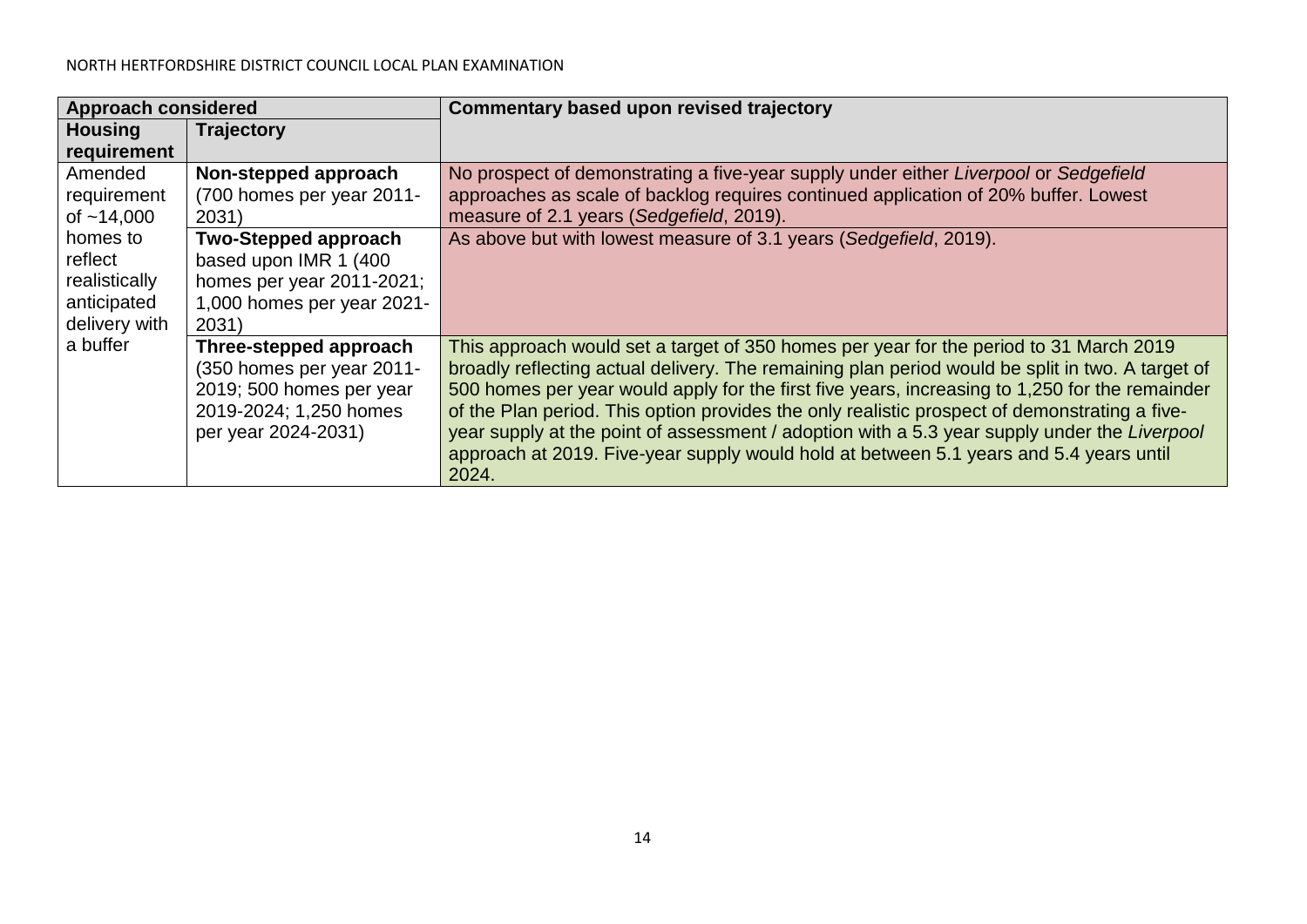**Appendix C: Five-year supply calculations** (Actual figures at 1 April 2019. Subsequent years assume housing delivery as per App. A)

## Scenario 1:

Housing requirement: 15,950

Stepped approach as per proposed Policy IMR1 (500 homes per year 2011-2021; 1,100 per year 2021-2031)

|   | <b>Five-year supply (Sedgefield)</b>                                      | 1 April<br>2019 | 1 April<br>2020 | 1 April<br>2021 | 1 April<br>2022 | 1 April<br>2023 |
|---|---------------------------------------------------------------------------|-----------------|-----------------|-----------------|-----------------|-----------------|
| A | Cumulative completions since 1 April 2011                                 | 2,496           | 2,897           | 3.391           | 3,865           | 4,645           |
| B | Cumulative target since 1 April 2011                                      | 4,000           | 4,500           | 5,000           | 6,100           | 7,200           |
| C | Shortfall against target as at 1 April $(A - C)$                          | $-1,504$        | $-1,603$        | -1.609          | $-2,235$        | $-2,555$        |
| D | Target for next five years                                                | 4,300           | 4,900           | 5,500           | 5,500           | 5,500           |
| E | Shortfall to be addressed in five year period<br>(Sedgefield method) (-C) | 1,504           | 1,603           | 1,609           | 2.235           | 2,555           |
| F | Buffer to be applied                                                      | $+20%$          | $+20%$          | $+20%$          | $+20%$          | $+20%$          |
| G | Total five year requirement $(D + E) * F$                                 | 6,965           | 7,804           | 8,531           | 9,282           | 9,666           |
| Н | Projected delivery in five-year period                                    | 3,354           | 4,421           | 5.347           | 6,251           | 6,820           |
|   | Years land supply $(H/G)$ * 5                                             | 2.4             | 2.8             | 3.1             | 3.4             | 3.5             |

|             | <b>Five-year supply (Liverpool)</b>                                                     | 1 April<br>2019 | 1 April<br>2020 | 1 April<br>2021 | 1 April<br>2022 | 1 April<br>2023 |
|-------------|-----------------------------------------------------------------------------------------|-----------------|-----------------|-----------------|-----------------|-----------------|
| A           | Cumulative completions since 1 April 2011                                               | 2,496           | 2,897           | 3,391           | 3,865           | 4,645           |
| B           | Cumulative target since 1 April 2011                                                    | 4,000           | 4,500           | 5,000           | 6,100           | 7,200           |
| $\mathbf C$ | Shortfall against target as at 1 April                                                  | $-1,504$        | $-1,603$        | $-1.609$        | $-2,235$        | $-2,555$        |
| D           | Target for next five years                                                              | 4,300           | 4,900           | 5,500           | 5,500           | 5,500           |
| E           | Shortfall to be addressed in five year period<br>(Liverpool method) (-C annualised * 5) | 627             | 729             | 805             | 1,242           | 1,597           |
| F           | Buffer to be applied                                                                    | $+20%$          | $+20%$          | $+20%$          | $+20%$          | $+20%$          |
| G           | Total five year requirement $(D + E) * F$                                               | 5,912           | 6,754           | 7,565           | 8,090           | 8,516           |
| H           | Projected delivery in five-year period                                                  | 3,354           | 4,421           | 5.347           | 6.251           | 6,820           |
|             | Years land supply $(H/G) * 5$                                                           | 2.8             | 3.3             | 3.5             | 3.9             | 4.0             |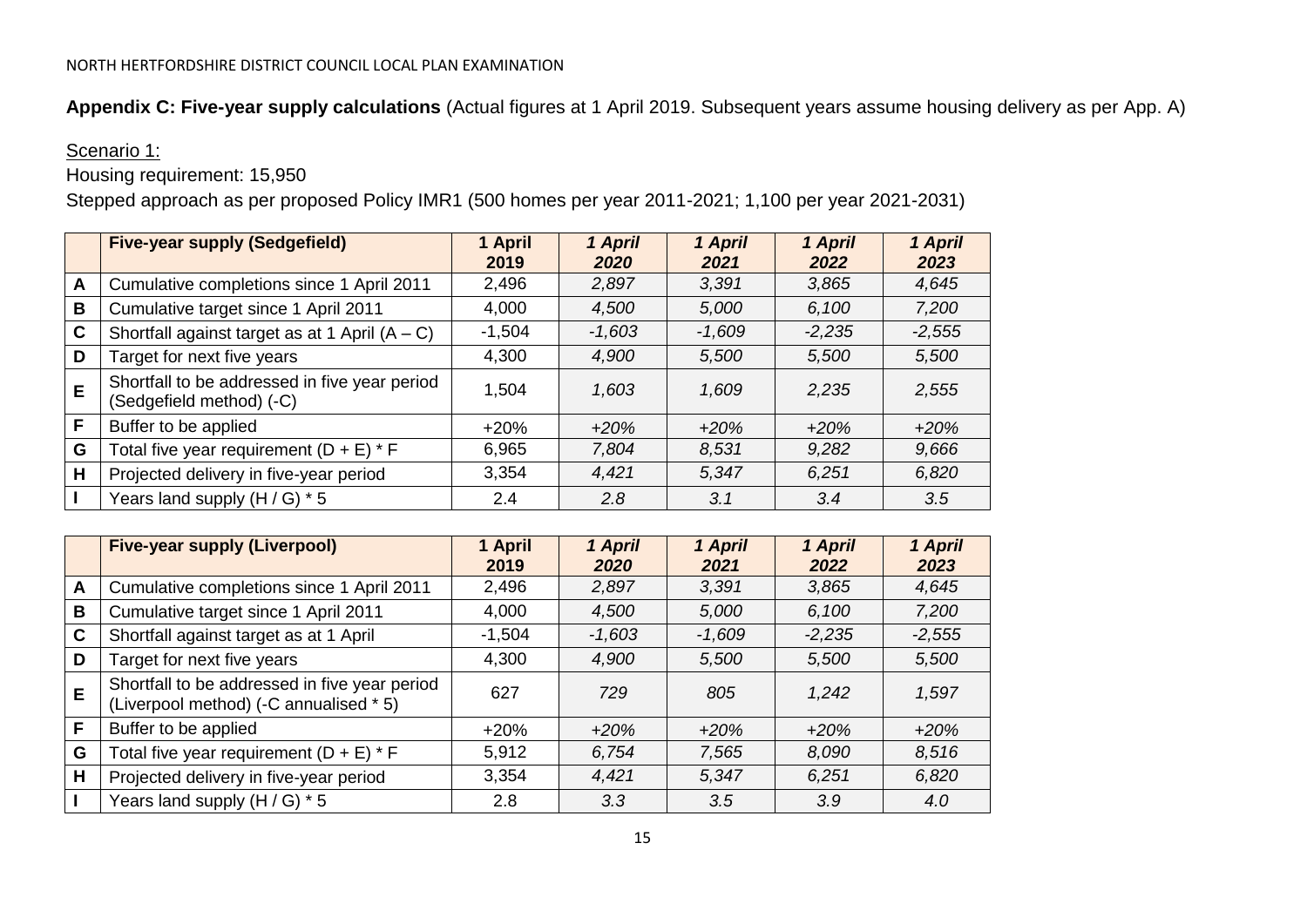# Scenario 2:

# Housing requirement: 15,950

Non-stepped approach (800 homes per year 2011-2031)

|   | <b>Five-year supply (Sedgefield)</b>                                      | 1 April<br>2019 | 1 April<br>2020 | 1 April<br>2021 | 1 April<br>2022 | 1 April<br>2023 |
|---|---------------------------------------------------------------------------|-----------------|-----------------|-----------------|-----------------|-----------------|
| A | Cumulative completions since 1 April 2011                                 | 2,496           | 2,897           | 3,391           | 3,865           | 4,645           |
| B | Cumulative target since 1 April 2011                                      | 6,400           | 7,200           | 8,000           | 8,800           | 9,600           |
| C | Shortfall against target as at 1 April $(A - C)$                          | $-3,904$        | $-4,303$        | $-4,609$        | $-4,935$        | $-4,955$        |
| D | Target for next five years                                                | 4,000           | 4,000           | 4,000           | 4,000           | 4,000           |
| E | Shortfall to be addressed in five year period<br>(Sedgefield method) (-C) | 3,904           | 4,303           | 4,609           | 4,935           | 4,955           |
| F | Buffer to be applied                                                      | $+20%$          | $+20%$          | $+20%$          | $+20%$          | $+20%$          |
| G | Total five year requirement $(D + E) * F$                                 | 9,485           | 9.964           | 10.331          | 10,722          | 10,746          |
| Н | Projected delivery in five-year period                                    | 3,354           | 4,421           | 5.347           | 6.251           | 6,820           |
|   | Years land supply $(H/G) * 5$                                             | 1.8             | 2.2             | $2.6^{\circ}$   | 2.9             | 3.2             |

|   | <b>Five-year supply (Liverpool)</b>                                                     | 1 April<br>2019 | 1 April<br>2020 | 1 April<br>2021 | 1 April<br>2022 | 1 April<br>2023 |
|---|-----------------------------------------------------------------------------------------|-----------------|-----------------|-----------------|-----------------|-----------------|
| A | Cumulative completions since 1 April 2011                                               | 2,496           | 2,897           | 3,391           | 3,865           | 4,645           |
| B | Cumulative target since 1 April 2011                                                    | 6,400           | 7,200           | 8,000           | 8,800           | 9,600           |
| C | Shortfall against target as at 1 April                                                  | $-3,904$        | $-4,303$        | $-4,609$        | $-4,935$        | $-4,955$        |
| D | Target for next five years                                                              | 4,000           | 4,000           | 4,000           | 4,000           | 4,000           |
| E | Shortfall to be addressed in five year period<br>(Liverpool method) (-C annualised * 5) | 1.627           | 1,956           | 2,305           | 2,742           | 3,097           |
| F | Buffer to be applied                                                                    | $+20%$          | $+20%$          | $+20%$          | $+20%$          | $+20%$          |
| G | Total five year requirement $(D + E) * F$                                               | 6,752           | 7,147           | 7,565           | 8,090           | 8,516           |
| H | Projected delivery in five-year period                                                  | 3,354           | 4,421           | 5,347           | 6,251           | 6,820           |
|   | Years land supply $(H/G) * 5$                                                           | 2.5             | 3.1             | 3.5             | 3.9             | 4.0             |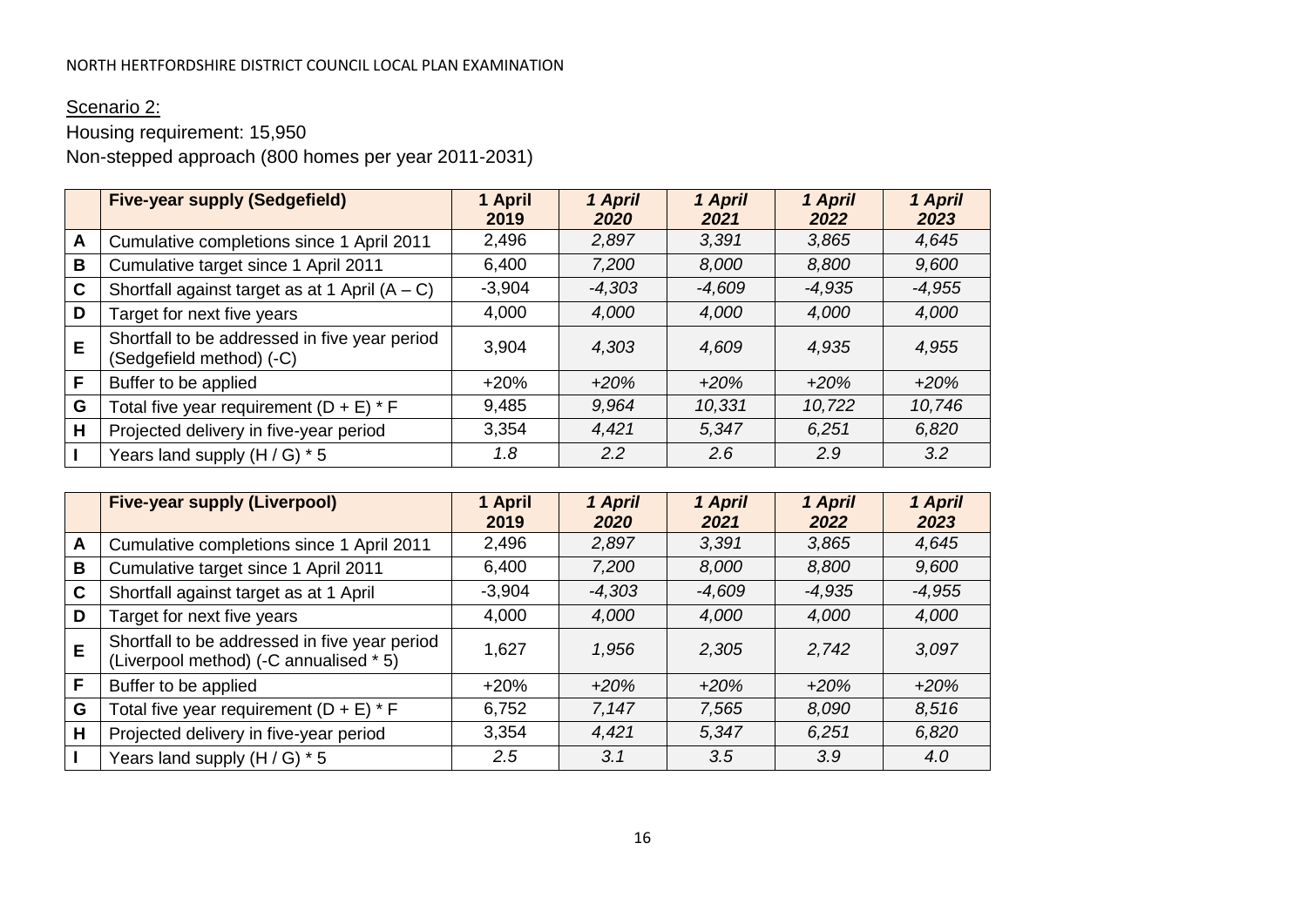## Scenario 3:

# Housing requirement: 15,950

Three-stepped approach (300 homes per year 2011-2019; 600 homes per year 2019-2024; 1,500 homes per year 2024-2031)

|   | <b>Five-year supply (Sedgefield)</b>                                      | 1 April<br>2019 | 1 April<br>2020 | 1 April<br>2021 | 1 April<br>2022 | 1 April<br>2023 |
|---|---------------------------------------------------------------------------|-----------------|-----------------|-----------------|-----------------|-----------------|
| A | Cumulative completions since 1 April 2011                                 | 2,496           | 2,897           | 3,391           | 3,865           | 4,645           |
| B | Cumulative target since 1 April 2011                                      | 2,400           | 3,000           | 3,600           | 4,200           | 4,800           |
| C | Shortfall against target as at 1 April $(A - C)$                          | 96 (surplus)    | $-103$          | $-209$          | -335            | -155            |
| D | Target for next five years                                                | 3,000           | 3,900           | 4,800           | 5,700           | 6,600           |
| E | Shortfall to be addressed in five year period<br>(Sedgefield method) (-C) | 0               | 103             | 209             | 335             | 155             |
| F | Buffer to be applied                                                      | $+20%$          | $+20%$          | $+20%$          | $+20%$          | $+20%$          |
| G | Total five year requirement $(D + E) * F$                                 | 3,600           | 4,804           | 6.011           | 7,242           | 8,106           |
| H | Projected delivery in five-year period                                    | 3,354           | 4,421           | 5,347           | 6.251           | 6,820           |
|   | Years land supply $(H/G)$ * 5                                             | 4.7             | 4.6             | 4.4             | 4.3             | 4.2             |

|   | <b>Five-year supply (Liverpool)</b>                                                     | 1 April<br>2019 | 1 April<br>2020 | 1 April<br>2021 | 1 April<br>2022 | 1 April<br>2023 |
|---|-----------------------------------------------------------------------------------------|-----------------|-----------------|-----------------|-----------------|-----------------|
| A | Cumulative completions since 1 April 2011                                               | 2,496           | 2,897           | 3.391           | 3,865           | 4,645           |
| B | Cumulative target since 1 April 2011                                                    | 2,400           | 3,000           | 3,600           | 4,200           | 4,800           |
| C | Shortfall against target as at 1 April                                                  | 96 (surplus)    | $-103$          | $-209$          | $-335$          | $-155$          |
| D | Target for next five years                                                              | 3,000           | 3,900           | 4,800           | 5,700           | 6,600           |
| E | Shortfall to be addressed in five year period<br>(Liverpool method) (-C annualised * 5) |                 | 47              | 105             | 186             | 97              |
| F | Buffer to be applied                                                                    | $+20%$          | $+20%$          | $+20%$          | $+20%$          | $+20%$          |
| G | Total five year requirement $(D + E) * F$                                               | 3,600           | 4,736           | 5,885           | 7,063           | 8,036           |
| H | Projected delivery in five-year period                                                  | 3,354           | 4,421           | 5.347           | 6,251           | 6,820           |
|   | Years land supply $(H/G) * 5$                                                           | 4.7             | 4.7             | 4.5             | 4.4             | 4.2             |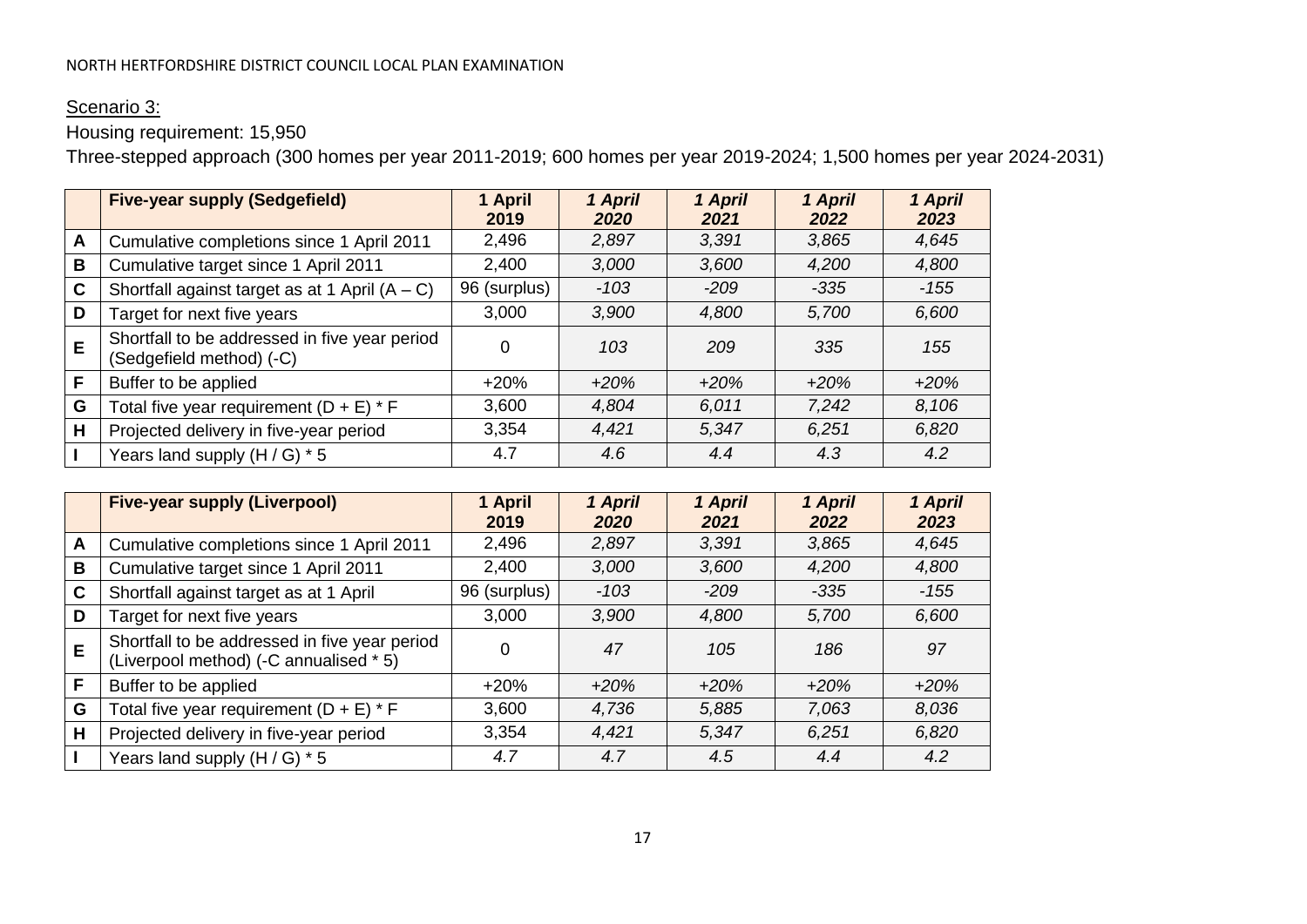# Scenario 4:

# Housing requirement: 14,000

Non-stepped approach (700 homes per year 2011-2031)

|              | <b>Five-year supply (Sedgefield)</b>                                      | 1 April<br>2019 | 1 April<br>2020 | 1 April<br>2021 | 1 April<br>2022 | 1 April<br>2023 |
|--------------|---------------------------------------------------------------------------|-----------------|-----------------|-----------------|-----------------|-----------------|
| $\mathsf{A}$ | Cumulative completions since 1 April 2011                                 | 2,496           | 2,897           | 3,391           | 3,865           | 4,645           |
| B            | Cumulative target since 1 April 2011                                      | 5,600           | 6,300           | 7,000           | 7,700           | 8,400           |
| C            | Shortfall against target as at 1 April $(A - C)$                          | $-3,104$        | $-3,403$        | $-3,609$        | $-3,835$        | $-3,755$        |
| D            | Target for next five years                                                | 3,500           | 3,500           | 3,500           | 3,500           | 3,500           |
| E            | Shortfall to be addressed in five year period<br>(Sedgefield method) (-C) | 3,104           | 3.403           | 3.609           | 3.835           | 3,755           |
| F            | Buffer to be applied                                                      | $+20%$          | $+20%$          | $+20%$          | $+20%$          | $+20%$          |
| G            | Total five year requirement $(D + E) * F$                                 | 7,925           | 8,284           | 8,531           | 8,802           | 8,706           |
| Н            | Projected delivery in five-year period                                    | 3,354           | 4,421           | 5,347           | 6,251           | 6,820           |
|              | Years land supply $(H/G) * 5$                                             | 2.1             | 2.7             | 3.1             | 3.6             | 3.9             |

|   | <b>Five-year supply (Liverpool)</b>                                                     | 1 April<br>2019 | 1 April<br>2020 | 1 April<br>2021 | 1 April<br>2022 | 1 April<br>2023 |
|---|-----------------------------------------------------------------------------------------|-----------------|-----------------|-----------------|-----------------|-----------------|
| A | Cumulative completions since 1 April 2011                                               | 2,496           | 2,897           | 3.391           | 3,865           | 4,645           |
| B | Cumulative target since 1 April 2011                                                    | 5,600           | 6,300           | 7,000           | 7,700           | 8,400           |
| C | Shortfall against target as at 1 April                                                  | $-3,104$        | $-3,403$        | $-3,609$        | $-3,835$        | $-3,755$        |
| D | Target for next five years                                                              | 3,500           | 3,500           | 3,500           | 3,500           | 3,500           |
| E | Shortfall to be addressed in five year period<br>(Liverpool method) (-C annualised * 5) | 1,293           | 1,547           | 1,805           | 2.131           | 2,347           |
| F | Buffer to be applied                                                                    | $+20%$          | $+20%$          | $+20%$          | $+20%$          | $+20%$          |
| G | Total five year requirement $(D + E) * F$                                               | 5,752           | 6,056           | 6,365           | 6,757           | 7,016           |
| H | Projected delivery in five-year period                                                  | 3,354           | 4,421           | 5.347           | 6,251           | 6,820           |
|   | Years land supply $(H/G) * 5$                                                           | 2.9             | 3.6             | 4.2             | 4.6             | 4.9             |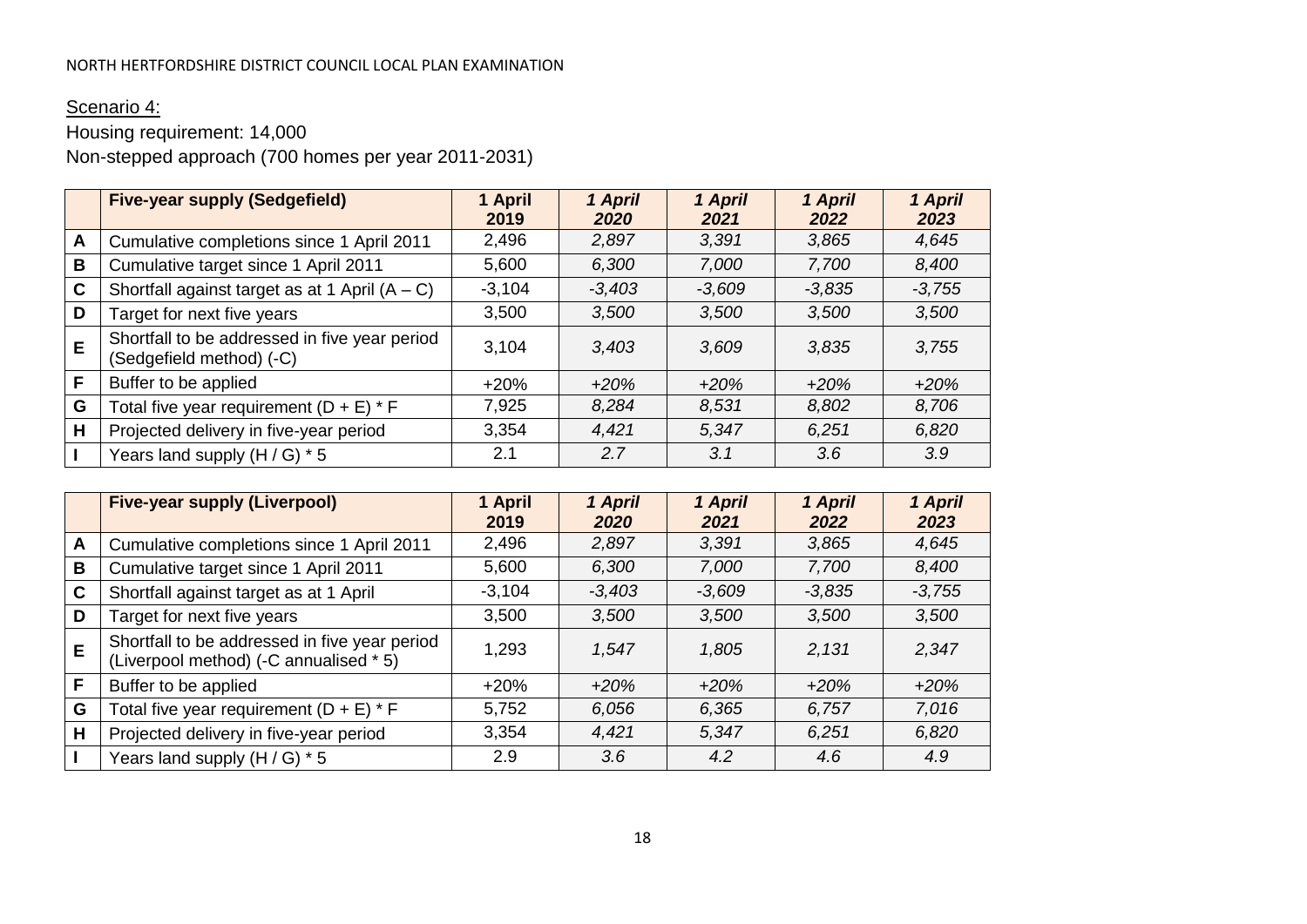## Scenario 5:

Housing requirement: 14,000

Two-stepped approach based upon IMR1 (400 homes per year 2011-2021; 1,000 homes per year 2021-2031)

|              | <b>Five-year supply (Sedgefield)</b>                                      | 1 April<br>2019 | 1 April<br>2020 | 1 April<br>2021 | 1 April<br>2022 | 1 April<br>2023 |
|--------------|---------------------------------------------------------------------------|-----------------|-----------------|-----------------|-----------------|-----------------|
| $\mathsf{A}$ | Cumulative completions since 1 April 2011                                 | 2,496           | 2,897           | 3,391           | 3,865           | 4,645           |
| B            | Cumulative target since 1 April 2011                                      | 3,200           | 3.600           | 4,000           | 5,000           | 6,000           |
| $\mathbf c$  | Shortfall against target as at 1 April $(A - C)$                          | $-704$          | -703            | $-609$          | $-1,135$        | $-1,355$        |
| D            | Target for next five years                                                | 3,200           | 3,800           | 4,400           | 5,000           | 5,000           |
| E            | Shortfall to be addressed in five year period<br>(Sedgefield method) (-C) | 704             | 703             | 609             | 1,135           | 1,355           |
| F            | Buffer to be applied                                                      | $+20%$          | $+20%$          | $+20%$          | $+20%$          | $+20%$          |
| G            | Total five year requirement $(D + E) * F$                                 | 5,405           | 6.124           | 6.731           | 7,362           | 7,626           |
| H            | Projected delivery in five-year period                                    | 3,354           | 4,421           | 5,347           | 6,251           | 6,820           |
|              | Years land supply $(H/G)$ * 5                                             | 3.1             | 3.6             | 4.0             | 4.2             | 4.5             |

|             | <b>Five-year supply (Liverpool)</b>                                                     | 1 April<br>2019 | 1 April<br>2020 | 1 April<br>2021 | 1 April<br>2022 | 1 April<br>2023 |
|-------------|-----------------------------------------------------------------------------------------|-----------------|-----------------|-----------------|-----------------|-----------------|
| A           | Cumulative completions since 1 April 2011                                               | 2,496           | 2,897           | 3,391           | 3,865           | 4,645           |
| B           | Cumulative target since 1 April 2011                                                    | 3,200           | 3,600           | 4,000           | 5,000           | 6,000           |
| $\mathbf C$ | Shortfall against target as at 1 April                                                  | $-704$          | $-703$          | $-609$          | $-1,135$        | $-1,355$        |
| D           | Target for next five years                                                              | 3,200           | 3,800           | 4,400           | 5,000           | 5,000           |
| E           | Shortfall to be addressed in five year period<br>(Liverpool method) (-C annualised * 5) | 293             | 320             | 305             | 631             | 847             |
| F           | Buffer to be applied                                                                    | $+20%$          | $+20%$          | $+20%$          | $+20%$          | $+20%$          |
| G           | Total five year requirement $(D + E) * F$                                               | 4,912           | 5,663           | 6,365           | 6,757           | 7,016           |
| H           | Projected delivery in five-year period                                                  | 3,354           | 4,421           | 5.347           | 6,251           | 6,820           |
|             | Years land supply $(H/G) * 5$                                                           | 3.4             | 3.9             | 4.2             | 4.6             | 4.9             |